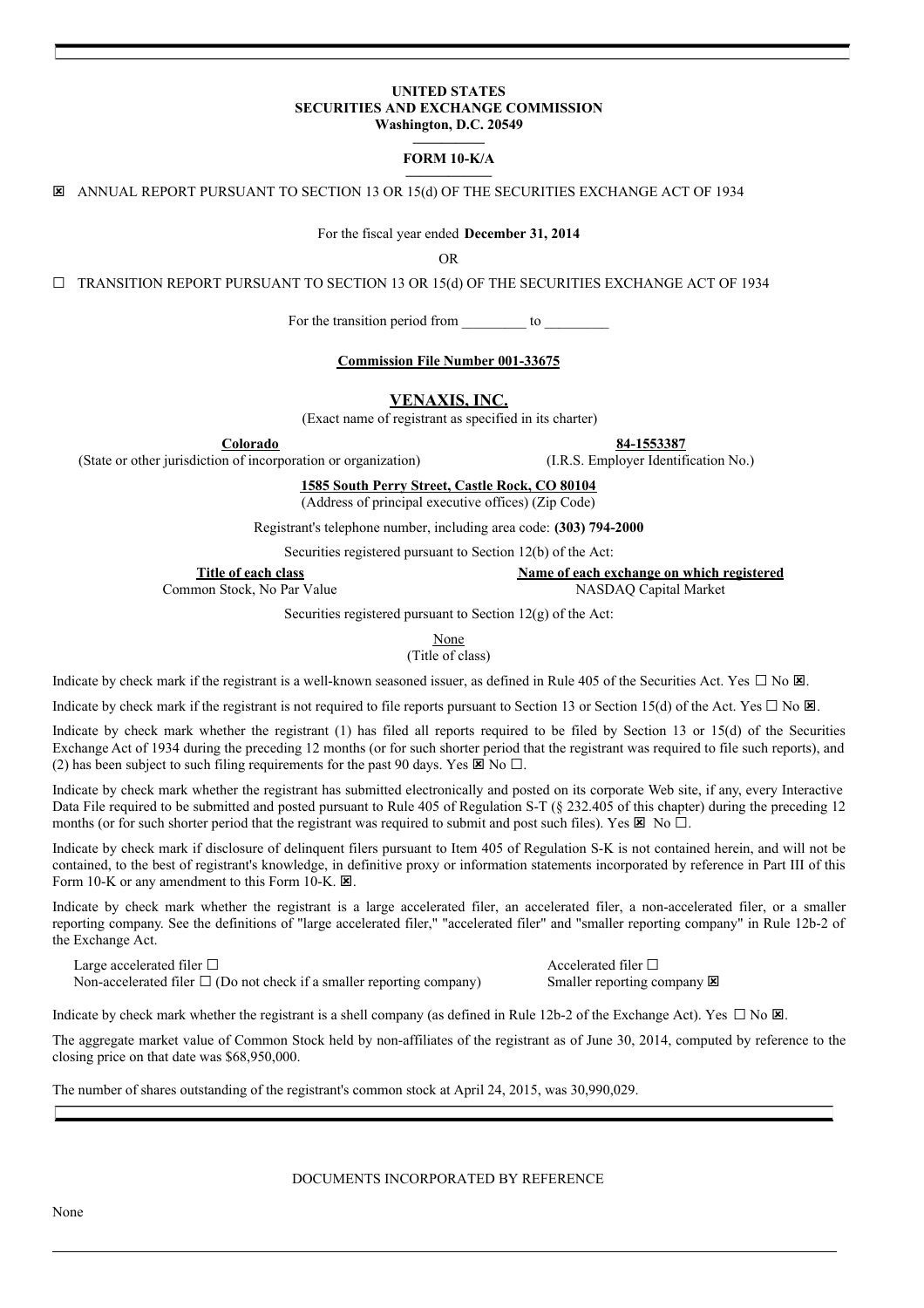## **VENAXIS, INC. ANNUAL REPORT ON FORM 10-K/A EXPLANATORY NOTE**

This Amendment No. 1 to Form 10-K (the Form 10-K/A) amends the Annual Report on Form 10-K for the fiscal year ended December 31, 2014 of Venaxis, Inc. (the Company or we or us), originally filed on March 30, 2015 (the Original Filing). We are filing this Form 10- K/A to include the information required by Part III of Form 10-K that was not included in the Original Filing. Except as described above, no other changes have been made to the Original Filing. The Original Filing continues to speak as of the date filed.

# **TABLE OF CONTENTS**

| <b>PART</b><br>III |                                                                                                   |    |
|--------------------|---------------------------------------------------------------------------------------------------|----|
| <b>ITEM</b><br>10. | DIRECTORS, EXECUTIVE OFFICERS AND CORPORATE GOVERNANCE                                            |    |
| <b>ITEM</b><br>11. | <b>EXECUTIVE COMPENSATION</b>                                                                     |    |
| <b>ITEM</b><br>12. | SECURITY OWNERSHIP OF CERTAIN BENEFICIAL OWNERS AND MANAGEMENT AND RELATED<br>STOCKHOLDER MATTERS | 10 |
| <b>ITEM</b><br>13. | CERTAIN RELATIONSHIPS AND RELATED TRANSACTIONS, AND DIRECTOR INDEPENDENCE                         | 11 |
| <b>ITEM</b><br>14. | PRINCIPAL ACCOUNTING FEES AND SERVICES                                                            | 14 |
|                    |                                                                                                   |    |
| <b>PART</b><br>IV  |                                                                                                   |    |
| <b>ITEM</b><br>15. | EXHIBITS, FINANCIAL STATEMENT SCHEDULES                                                           | 15 |

# **DISCLOSURE REGARDING FORWARD-LOOKING STATEMENTS**

Certain statements contained in this Form 10-K/A that are not historical facts constitute forward-looking statements, within the meaning of the Private Securities Litigation Reform Act of 1995, and are intended to be covered by the safe harbors created by that Act. Reliance should not be placed on forward-looking statements because they involve known and unknown risks, uncertainties, and other factors, which may cause actual results, performance, or achievements to differ materially from those expressed or implied. Any forward-looking statement speaks only as of the date made. We undertake no obligation to update any forward-looking statements to reflect events or circumstances after the date on which they are made.

These forward-looking statements are not guarantees of the future as there are a number of meaningful factors that could cause Venaxis' actual results to vary materially from those indicated by such forward-looking statements. These statements are based on certain assumptions made based on experience, expected future developments and other factors Venaxis believes are appropriate in the circumstances. Factors which could cause actual results to differ from expectations, many of which are beyond the control of Venaxis, include, but are not limited to, our ability to: obtain FDA clearance or approval for our *APPY*1 Test; maintain CE Marking; cost effectively manufacture and generate revenues from the *APPY*1 Test at a profitable price point in Europe; execute agreements required to successfully advance the Company's objectives; retain the management and scientific team to advance the products; overcome adverse changes in market conditions and the regulatory environment; obtain and enforce intellectual property rights; realize the value of intangible assets; obtain adequate financing in the future through product licensing, co-promotional arrangements, public or private equity or debt financing or otherwise; deal with general business conditions and competition; and other factors referenced under the heading "Risk Factors" in the Original Filing.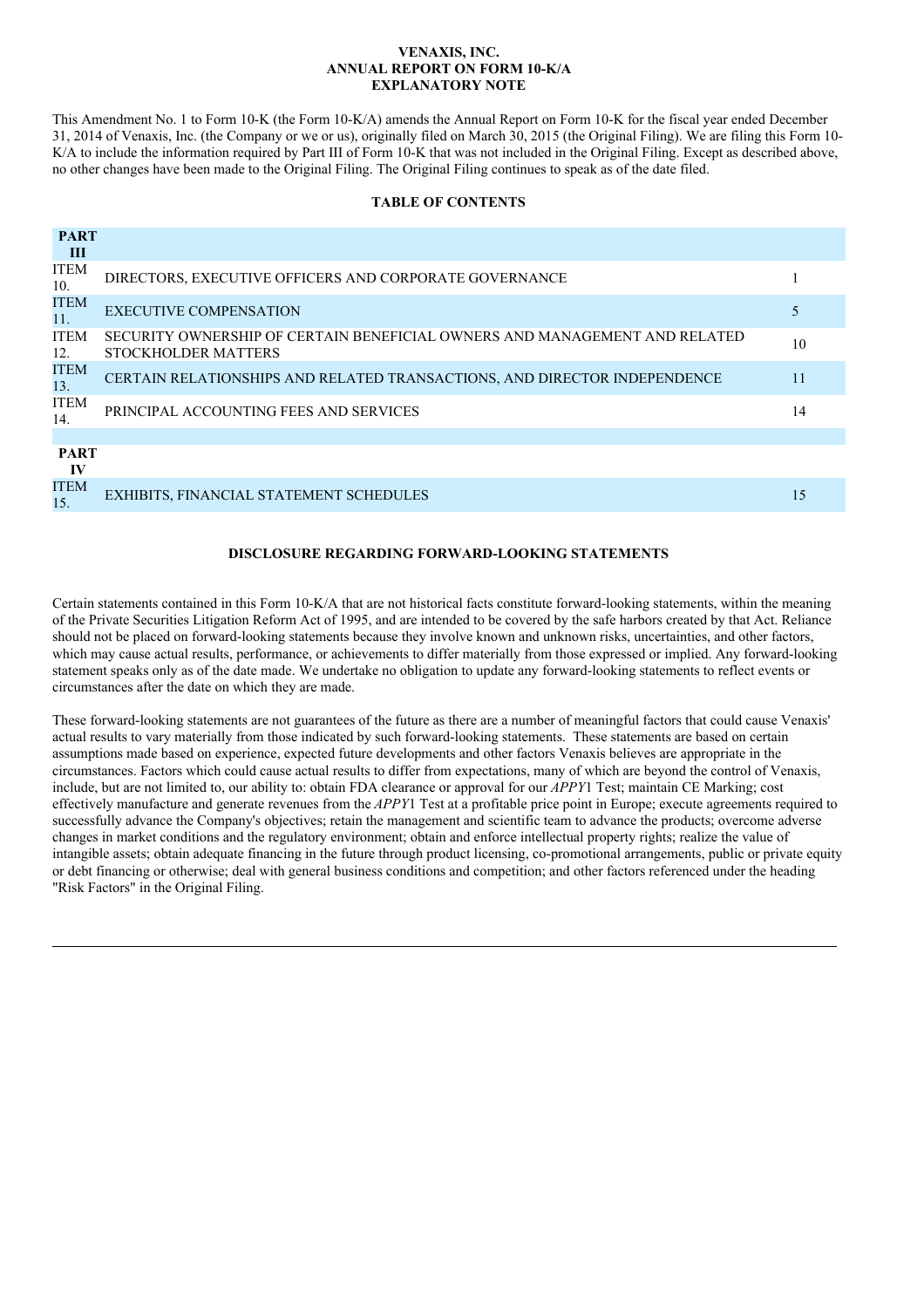### **PART III**

# **ITEM 10. DIRECTORS, EXECUTIVE OFFICERS AND CORPORATE GOVERNANCE**

### **Directors and Executive Officers**

Executive officers of the Company are elected by the Board of Directors, and serve for a term of one year and until their successors have been elected and qualified or until their earlier resignation or removal by the Board of Directors. There are no family relationships among any of the directors and executive officers of the Company. None of the executive officers or directors has been involved in any legal proceedings of the type requiring disclosure by the Company during the past five years. Further, there is no arrangement or understanding between any director and the Company pursuant to which he or she was selected as a director. Mr. Lundy and Mr. McGonegal have employment agreements in place with the Company with respect to their executive officer positions with the Company.

The following table sets forth names and ages of all executive officers and directors of the Company and their respective positions with the Company as of the date of this Form 10-K/A:

| Name                 | Age | <b>Position</b>                                   |
|----------------------|-----|---------------------------------------------------|
|                      |     |                                                   |
| Stephen T. Lundy     | 53  | Chief Executive Officer, President and a Director |
| Gail S. Schoettler   | 71  | Non-Executive Chair and a Director                |
| Susan A. Evans       | 68  | Director                                          |
| Daryl J. Faulkner    | 66  | Director                                          |
| John H. Landon       | 74  | Director                                          |
| David E. Welch       | 68  | Director                                          |
| Stephen A. Williams  | 56  | Director                                          |
| Jeffrey G. McGonegal | 64  | Chief Financial Officer and Secretary             |

# **Board of Directors**

Stephen T. Lundy was appointed to the positions of Chief Executive Officer and President on March 24, 2010. Effective on the same date, he was appointed to the Company's Board of Directors. Mr. Lundy has more than 25 years of experience in commercializing novel in-vitro diagnostic products and services. He most recently was Chief Executive Officer of MicroPhage from 2008 to 2010. Mr. Lundy was Senior Vice President of sales and marketing for Vermillion from 2007 to 2008. Mr. Lundy joined Vermillion from GeneOhm (2003 – 2007), a division of Becton, Dickinson and Company Diagnostics, where he served as Vice President of Sales and Marketing. At GeneOhm, Mr. Lundy successfully led the commercial launch of several novel molecular diagnostic assays including the first molecular test for Methicillin resistant Staphylococcus aureus. From 2002 to 2003, Mr. Lundy served as Vice President of Marketing for Esoterix, Inc., which was acquired by Laboratory Corporation of America, and he led the commercial integration and re-branding of the numerous reference labs acquired by Esoterix. Prior to Esoterix, he served as Marketing Director for Molecular Diagnostics and Critical Care Testing at Bayer Diagnostics Corporation. Mr. Lundy graduated from the United States Air Force Academy with a B.S. degree and was an officer with the United States Air Force from 1983 to 1988.

Gail S. Schoettler has served on the Company's Board of Directors since August 2001. She is a member of the Audit Committee, the Compensation Committee and the Nominating and Corporate Governance Committee of the Company. In October 2010, Dr. Schoettler became Non-Executive Chair of the Board. She also serves on the board and is a member of the audit committee of Delta Dental of Colorado, a non-profit dental insurance company. In addition she chairs the board of The Colorado Trust and serves on the boards of several non-profit organizations. Former corporate board positions include: Masergy Communications, Inc., CancerVax, Inc., PepperBall Technologies, Inc., AirGate PCS, Women's Bank, Equitable Bancshares of Colorado, the Colorado Public Employees Retirement Association and Fischer Imaging. She has served as a U.S. Ambassador and as Colorado's Lt. Governor and State Treasurer. In 1998, she narrowly lost her bid for Governor of Colorado. She started two successful banks and helps run her family's cattle ranch (where she grew up), vineyards, real estate enterprises, as well as a travel company she owns with her husband. She earned a B.A. in economics from Stanford University and M.A. and Ph.D. degrees in African History from the University of California at Santa Barbara. Among her numerous awards is the French Legion of Honor (France's highest civilian award).

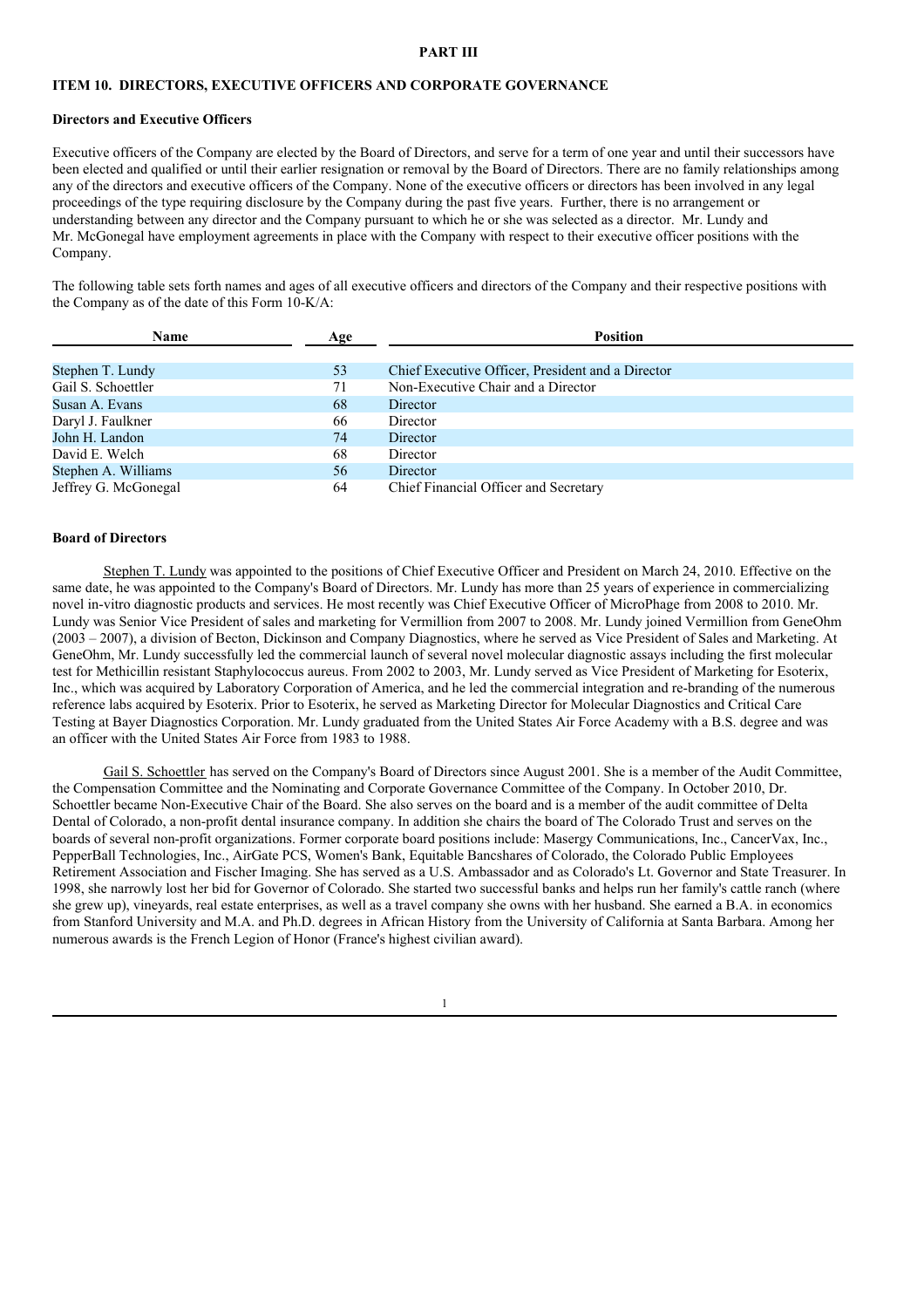Susan Evans, Ph.D., FACB was appointed to the Company's Board of Directors in December 2012 and is chair of the Compensation Committee and a member of the Nominating and Corporate Governance Committee. Dr. Evans retired in December 2013 from the position of Vice President, Scientific Affairs, for Beckman Coulter, an operating company of Danaher, Inc. Dr. Evans joined Beckman Coulter in 2006 as Vice President and General Manager of Agencourt Bioscience, a Beckman Coulter company. She also served as Vice President, Corporate Strategic Planning for Beckman Coulter from January 2010 to July 2011. She has more than 30 years of experience in the diagnostic industry, holding leadership positions in research and development, strategic planning and scientific affairs. She has led organizations in the development of IVD diagnostic systems and assays across a wide range of laboratory disciplines including clinical chemistry, hemostasis, immunology and microbiology. Dr. Evans' consulting practice, BioDecisions Consulting, focuses on strategy, technology and product assessment, and product development processes. Dr. Evans has been involved with a number of professional associations, including the American Association of Clinical Chemistry (AACC), her service to the AACC on the national level includes being elected to the board of directors, as national secretary, and as president in 2003. She served on the board of directors of the Analytical, Life Science & Diagnostics Association (ALDA) and the National Academy of Clinical Biochemistry (NACB), serving as the president of the NACB in 2008. Dr. Evans has also been active in the Clinical Laboratory Standards Institute (CLSI) and the International Federation of Clinical Chemistry (IFCC) serving on numerous committees and task forces.

Daryl J. Faulkner was appointed to the Company's Board of Directors in the newly created position of Executive Chairman on January 19, 2009 and on February 10, 2009, was appointed to serve as the Company's interim Chief Executive Officer. Mr. Faulkner resigned from the position of interim Chief Executive Officer as of March 24, 2010, upon the hiring of Mr. Lundy, and the position of Chairman in October 2010. He continues to serve as a director of the Company and he is a member of the Company's Audit Committee and chair of the Nominating and Corporate Governance Committee. Mr. Faulkner has more than 30 years' experience in developing and commercializing medical devices, drug and drug delivery systems, life science research tools, and molecular diagnostics. He was President, CEO and a member of the Board of Directors of Digene Corporation, a NASDAQ-traded company prior to its acquisition in August 2007 by Qiagen (traded on NASDAQ's Global Select market). He continued as co-chair of the executive integration steering committee with the Qiagen CEO from August 2007 to January 2009. Currently, Mr. Faulkner also serves as a member of the board of directors of GenMark Diagnostics, Inc. (NASDAQ:GNMK), an emerging molecular diagnostics company traded on NASDAQ. Prior to joining Digene, Mr. Faulkner spent eight years with Invitrogen in a number of executive roles, including SVP Europe, SVP IVGN International Operations, and SVP of Strategic Business Units. Before Invitrogen, Mr. Faulkner's career includes 15 years with the Fortune 100 Company, Abbott Laboratories, in which he held leadership positions in manufacturing operations and plant management. Mr. Faulkner received a degree in industrial relations from the University of North Carolina and a M.A. in business management from Webster University.

John H. Landon was appointed to the Company's Board of Directors in December 2008. Mr. Landon sits on the Compensation Committee and the Nominating and Corporate Governance Committee. Mr. Landon's career includes more than 30 years of broad, multifunctional experience with the DuPont Company until his retirement in 1996. Prior to retiring from active management, Mr. Landon served as Vice President and General Manager of medical products for DuPont from 1992 to 1996. He had worldwide responsibility for all of DuPont's medical product businesses, encompassing total annual sales of \$1 billion and more than 5,000 employees. In addition to other director roles, Mr. Landon served as Chairman of the board of Cholestech Corporation prior to its 2007 sale to Inverness Medical and as a director of Digene Corporation prior to its 2007 sale to Qiagen and until June 2014 served a member of the board of LipoScience, Inc., a publicly traded company (traded on the NASDAQ Global Select market). Mr. Landon is also a member of the Board of Trustee of Christiana Care Health System and an advisor to Water Street Healthcare Partners. Mr. Landon received his B.S. in Chemical Engineering from the University of Arizona.

David E. Welch was appointed to the Company's Board of Directors in October 2004. Mr. Welch is chair of the Audit Committee and a member of the Compensation Committee. Mr. Welch served from April 2004 to October 2014 as Vice President and Chief Financial Officer of American Millennium Corporation, Inc., a private company (publicly traded until June 2010) located in Golden, Colorado. Mr. Welch formerly served as a director of PepperBall Technologies, Inc. He also is a self-employed financial consultant. From July 1999 to June 2002, Mr. Welch served as Chief Financial Officer, Secretary and Treasurer of Active Link Communications, Inc., another publicly traded company. During 1998, he served as Chief Information Officer for Language Management International, Inc., a multinational translation firm located in Denver, Colorado. From 1996 to 1997, he was Director of Information Systems for Micromedex, Inc., an electronic publishing firm, located in Denver, Colorado. Mr. Welch also serves on the board of directors of Communication Intelligence Corporation, a publicly traded company. He received a B.S. degree in accounting from the University of Colorado. Mr. Welch is a Certified Public Accountant, licensed in the state of Colorado.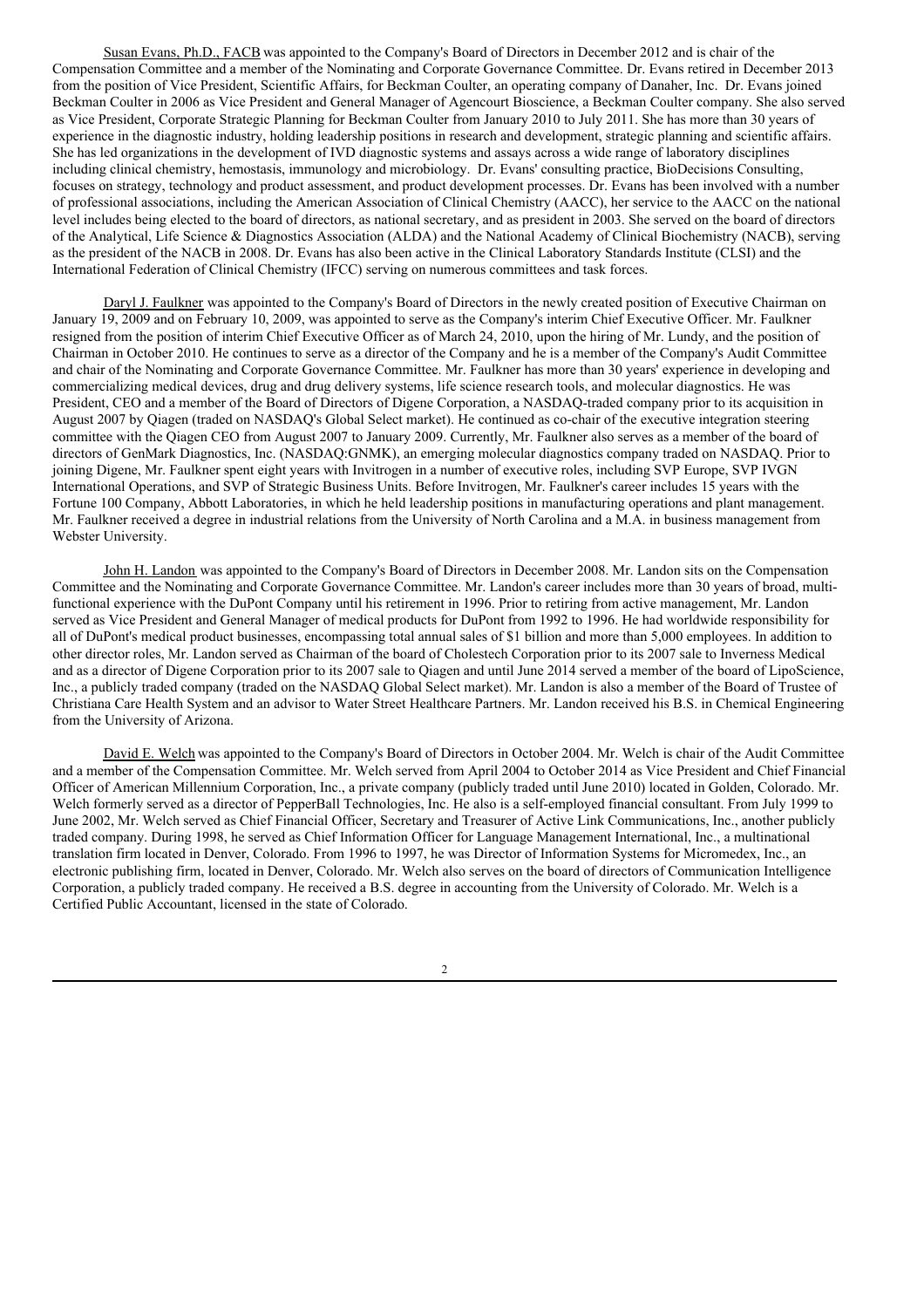Stephen A. Williams, MB, BS, Ph.D. was appointed to the Company's Board of Directors in May 2013 and is a member of the Audit Committee and the Nominating and Corporate Governance Committee. Dr. Williams is the Chief Medical Officer of SomaLogic, Inc., a position he has held since 2009. Prior thereto, he worked at Pfizer from 1989 until 2007. In 1989 he joined Pfizer U.K. in its experimental medicine division and worked on a variety of programs including asthma, irritable bowel syndrome, migraine, depression and urinary incontinence. Dr. Williams moved to the U.S. in 1993 with Pfizer and worked on programs in inflammatory bowel disease, stroke, psychosis and head injury. He created Pfizer's Clinical Technology Group in 1997, which became a global group maintaining five research sites with the objective of validating clinical biomarkers and measurements, and was promoted to Pfizer Vice President in 2006. Dr. Williams' undergraduate degree is a BSc (hons) in physiology. He was trained as a physician at Charing Cross and Westminster Medical School, University of London, where he earned degrees in surgery and medicine (MB BS) and, following his internships, returned to the same institution for a Ph.D. in medicine and physiology. Subsequently, Dr. Williams performed three years of residency in diagnostic imaging at the University of Newcastle upon Tyne from 1989 to 1991. Dr. Williams was on the National Advisory Council to the National Institute of Biomedical Imaging and Bioengineering from 2003 to 2007 and on the Executive Committee of the FNIH-led Biomarkers Consortium from 2005 to 2007.

## **Executive Officers**

Stephen T. Lundy – Chief Executive Officer – see above under "Board of Directors."

Jeffrey G. McGonegal became Chief Financial Officer of the Company in June 2003, was appointed Corporate Secretary in January 2010 and served as interim President in December 2004 and January 2005. Mr. McGonegal served from 2003 to January 1, 2011 as Chief Financial Officer of PepperBall Technologies, Inc. Until his resignation in September 2013, Mr. McGonegal served on a limited part-time basis as Senior Vice President — Finance of Cambridge Holdings, Ltd., a small publicly held company with limited business activities. Mr. McGonegal served as Chief Financial Officer of Bactolac Pharmaceutical, Inc. and had been associated with its predecessors through October 2006, a company (publicly held until September 2006) engaged in manufacturing and marketing of vitamins and nutritional supplements. From 1974 to 1997, Mr. McGonegal was an accountant with BDO Seidman LLP. While at BDO Seidman LLP, Mr. McGonegal served as Managing Partner of the Denver, Colorado office. Until his resignation in March 2012, Mr. McGonegal was elected in 2005 to serve on the board of Imagenetix, Inc., a publicly held company in the nutritional supplements industry. He received a B.A. degree in accounting from Florida State University. Mr. McGonegal is a Certified Public Accountant, licensed in the state of Colorado.

## **Section 16(a) Beneficial Ownership Reporting Compliance**

Under Section 16(a) of the Securities Exchange Act of 1934, as amended (the Exchange Act), the Company's directors, executive officers and persons who own more than ten percent (10%) of our common stock are required to file with the Securities and Exchange Commission (the SEC), initial reports of ownership and reports of changes in ownership of the common stock and other equity securities of the Company. To the Company's knowledge, based solely on a review of copies of such reports furnished to the Company during and/or with respect to year ended December 31, 2014, the Company is not aware of any late or delinquent filings required under Section 16(a) of the Exchange Act in respect of the Company's equity securities.

## **Code of Ethics and Whistle Blower Policy**

We have adopted a Code of Ethics that applies to our principal executive officer, principal financial officer and other persons performing similar functions. A copy of our Code of Ethics is available on our website at www.venaxis.com. We intend to post amendments to, or waivers from a provision of, our Code of Ethics that apply to our principal executive officer, principal financial officer or persons performing similar functions on our website. In addition, our Whistle Blower Policy is available on our website at www.venaxis.com.

## **Communications with the Board of Directors**

The Company values the views of its shareholders (current and future shareholders, employees and others). Accordingly, the Board of Directors established a system through its Audit Committee to receive, track and respond to communications from shareholders addressed to the Company's Board of Directors. Any shareholder who wishes to communicate with the Board of Directors may write to:

> David Welch Chair, Audit Committee c/o Venaxis, Inc. 1585 South Perry Street Castle Rock, Colorado 80104 email address: dwelch@welchconsul.com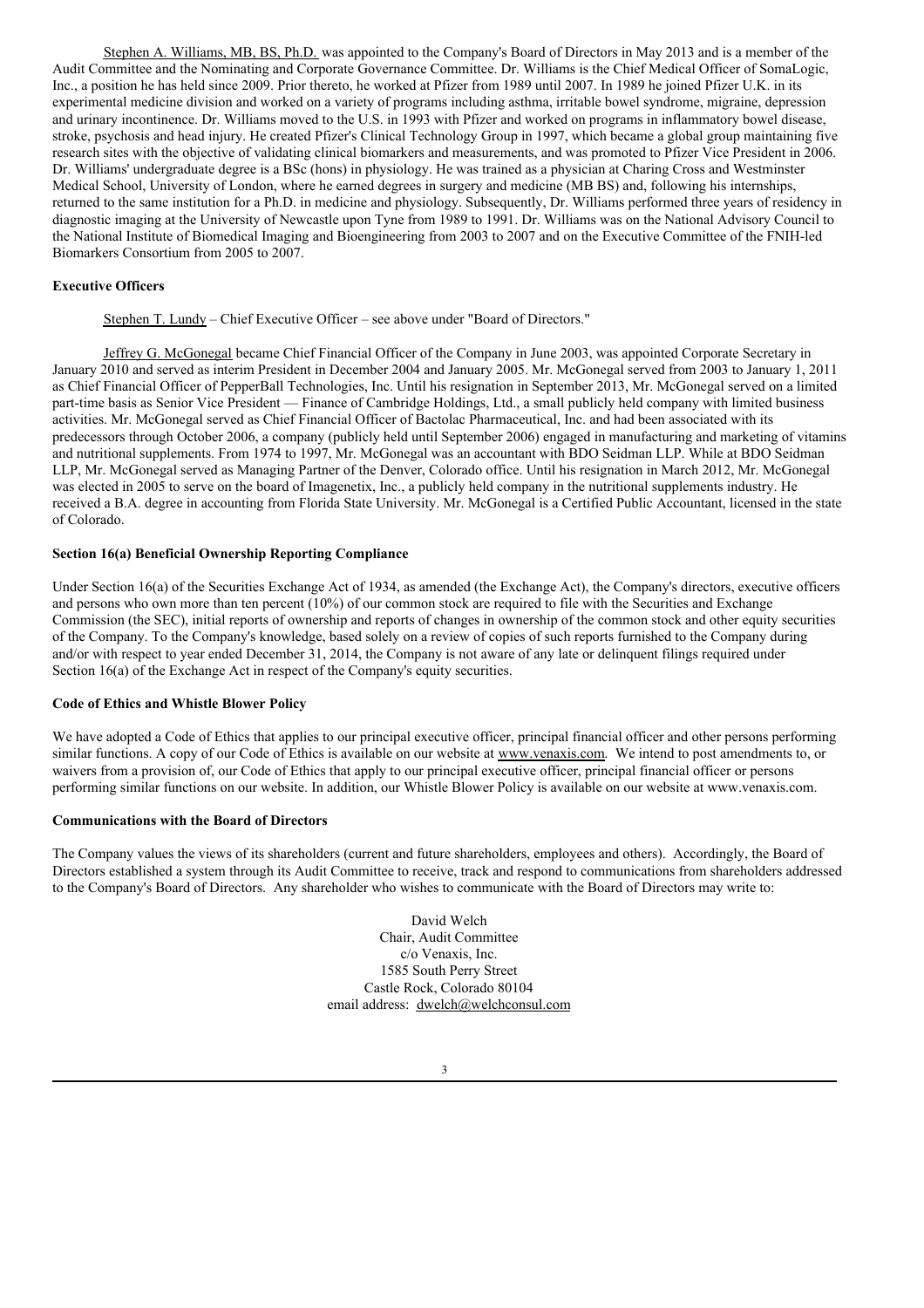The chair of the Audit Committee is the Board Communications Designee. He will review all communications and report on the communications to the chair of the Nominating Committee, the chair of the Compensation Committee, the full Board or the nonmanagement directors as appropriate. The Board Communications Designee will take additional action or respond to letters in accordance with instructions from the relevant Board source.

### **Procedures for Nominating a Director Candidate**

The Nominating Committee considers nominees proposed by our shareholders. To recommend a prospective nominee for the Nominating Committee's consideration, you may submit the candidate's name by delivering notice in writing to:

> Daryl Faulkner Chair, Nominating Committee c/o Venaxis, Inc. 1585 South Perry Street Castle Rock, Colorado 80104

A shareholder nomination submitted to the Nominating Committee must include at least the following information (and can include such other information the person submitting the recommendation desires to include), and must be submitted to the Company in writing:

A. The name, address, telephone number, fax number and e-mail address of the person submitting the recommendation;

B. The number of shares and description of the Company voting securities held by the person submitting the nomination and whether such person is holding the shares through a brokerage account (and if so, the name of the broker-dealer) or directly;

C. The name, address, telephone number, fax number and e-mail address of the person being recommended to the Nominating Committee to stand for election at the next annual meeting (the "proposed nominee") together with information regarding such person's education (including degrees obtained and dates), business experience during the past ten years, professional affiliations during the past ten years, and other relevant information;

D. Information regarding any family relationships of the proposed nominee as required by Item 401(d) of SEC Regulation S-K;

E. Information whether the proposed nominee or the person submitting the recommendation has (within the ten years prior to the recommendation) been involved in legal proceedings of the type described in Item 401(f) of SEC Regulation S-K (and if so, provide the information regarding those legal proceedings required by Item 401(f) of Regulation S-K);

F. Information regarding the proposed nominee's ownership of shares in the Company required by Item 403 of Regulation S-K;

G. Information regarding certain relationships and related party transactions of the proposed nominee as required by Item 404 of Regulation S-K; and

H. The signed consent of the proposed nominee in which he or she consents to being nominated as a director of the Company if selected by the Nominating Committee, states his or her willingness to serve as a director if elected for compensation not greater than that described in the most recent proxy statement; states whether the proposed nominee is "independent" as defined by Rule 5605(a) of the NASDAQ listing standards; and attests to the accuracy of the information submitted in such consent.

Although the information may be submitted by fax, e-mail, mail, or courier, the Nominating Committee must receive the proposed nominee's signed consent, in original form, within ten days of making the nomination. For next year's annual meeting, which is expected to be held in June 2016, nominations should be submitted on or before December 31, 2015.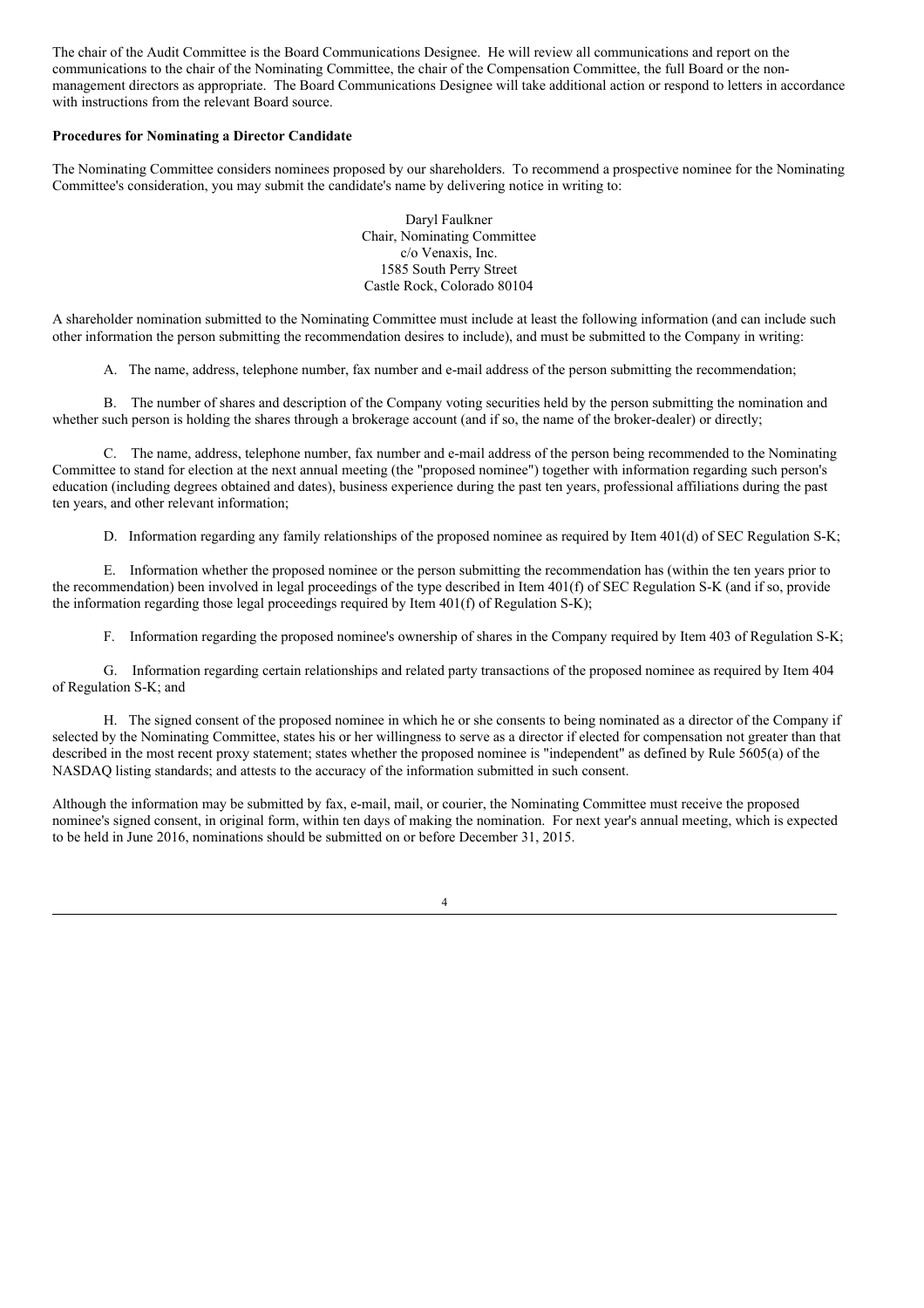When the information required above has been received, the Nominating Committee will evaluate the proposed nominee based on the criteria described below, with the principal criteria being the needs of the Company and the qualifications of such proposed nominee to fulfill those needs.

The process for evaluating a director nominee is the same whether a nominee is recommended by a shareholder or by an existing officer or director. The Nominating Committee has established criteria for selection of potential directors, taking into consideration the following attributes which are desirable for a member of our Board of Directors: leadership; independence; interpersonal skills; financial acumen; business experiences; industry knowledge; and diversity of viewpoints. The Nominating Committee will periodically assess the criteria to ensure it is consistent with best practices and the goals of the Company; identify individuals who satisfy the criteria for selection to the Board and, after consultation with the Chair of the Board, make recommendations to the Board on new candidates for Board membership; and receive and evaluate nominations for Board membership which are recommended by existing directors, corporate officers, or shareholders in accordance with policies set by the Nominating Committee and applicable laws.

## **ITEM 11.EXECUTIVE COMPENSATION**

### **Summary Compensation Table**

This table provides disclosure, for fiscal years 2014 and 2013 for the Named Executive Officers, who are (1) any individual serving in the office of Chief Executive Officer (CEO) during any part of 2013 and (2) the Company's two most highly compensated officers, other than the CEO, who were serving in such capacity on December 31, 2014.

| <b>Named Executive Officer</b><br>and Principal Position          | Year         | <b>Salary</b><br>(S) | Option<br>Awards<br>$(4)(\$)$ | <b>Non-Equity</b><br><b>Incentive Plan</b><br>$(5)(\$)$ | <b>All Other</b><br><b>Compensation Compensation</b><br>(S) | <b>Total</b><br><b>(\$)</b> |
|-------------------------------------------------------------------|--------------|----------------------|-------------------------------|---------------------------------------------------------|-------------------------------------------------------------|-----------------------------|
| Stephen T. Lundy,<br>Chief Executive Officer and<br>President (1) | 2014<br>2013 | 375,000<br>325,000   | 404,060<br>237,236            | 183.398<br>43,900                                       | 40,082<br>33,088                                            | 985,040<br>639,224          |
| Jeffrey G. McGonegal,                                             | 2014         | 254,925              | 197.490                       | 92.347                                                  | 29.694                                                      | 574,457                     |
| Chief Financial Officer (2)                                       | 2013         | 231,750              | 116,020                       | 24,400                                                  | 28,282                                                      | 400,452                     |
| Donald R. Hurd.                                                   | 2014         | 260,590              | 202,030                       | 82,086                                                  | 13.036                                                      | 557,742                     |
| Chief Commercial Officer (3)                                      | 2013         | 236,900              | 119.484                       | 24,900                                                  | 13.626                                                      | 394,910                     |

(1) Stephen T. Lundy joined the Company in 2010 as Chief Executive Officer and President. Effective January 1, 2014, Mr. Lundy's annual salary was increased to \$375,000. Mr. Lundy also serves as a director of the Company; he does not receive additional compensation for serving in such role. Amounts included in "All Other Compensation" include: temporary living and travel accommodations he was provided at a total cost of \$27,774 and \$21,463 in 2014 and 2013, respectively, and coverage under the Company's group medical plan at a total cost of \$12,308 and \$11,624 in 2014 and 2013, respectively.

(2) The amounts included in "All Other Compensation" represents the amounts paid on his behalf in each year for group medical benefits.

(3) Donald Hurd joined the Company in May 2012. The amounts included in "All Other Compensation" include temporary living and travel accommodations he was provided at a total cost of \$13,036 and \$13,626 in 2014 and 2013, respectively. Mr. Hurd resigned on February 22, 2015.

(4) The "Option Awards" columns reflect the grant date fair value for all stock option awards granted under the Stock Plan during 2014 and 2013. These amounts are determined in accordance with FASB Accounting Standards Codification 718 (ASC 718), without regard to any estimate of forfeiture for service vesting. Assumptions used in the calculation of the amounts in these columns for 2014 and 2013 are included in footnotes 1 and 6 to the Company's audited financial statements for the fiscal year ended December 31, 2014 included in the Original Filing.

(5) The "Non-Equity Incentive Plan Compensation" column reflects the annual cash bonuses earned under the Company's Incentive Plan. The bonus amounts listed were earned for the fiscal year reported, but paid in the subsequent year.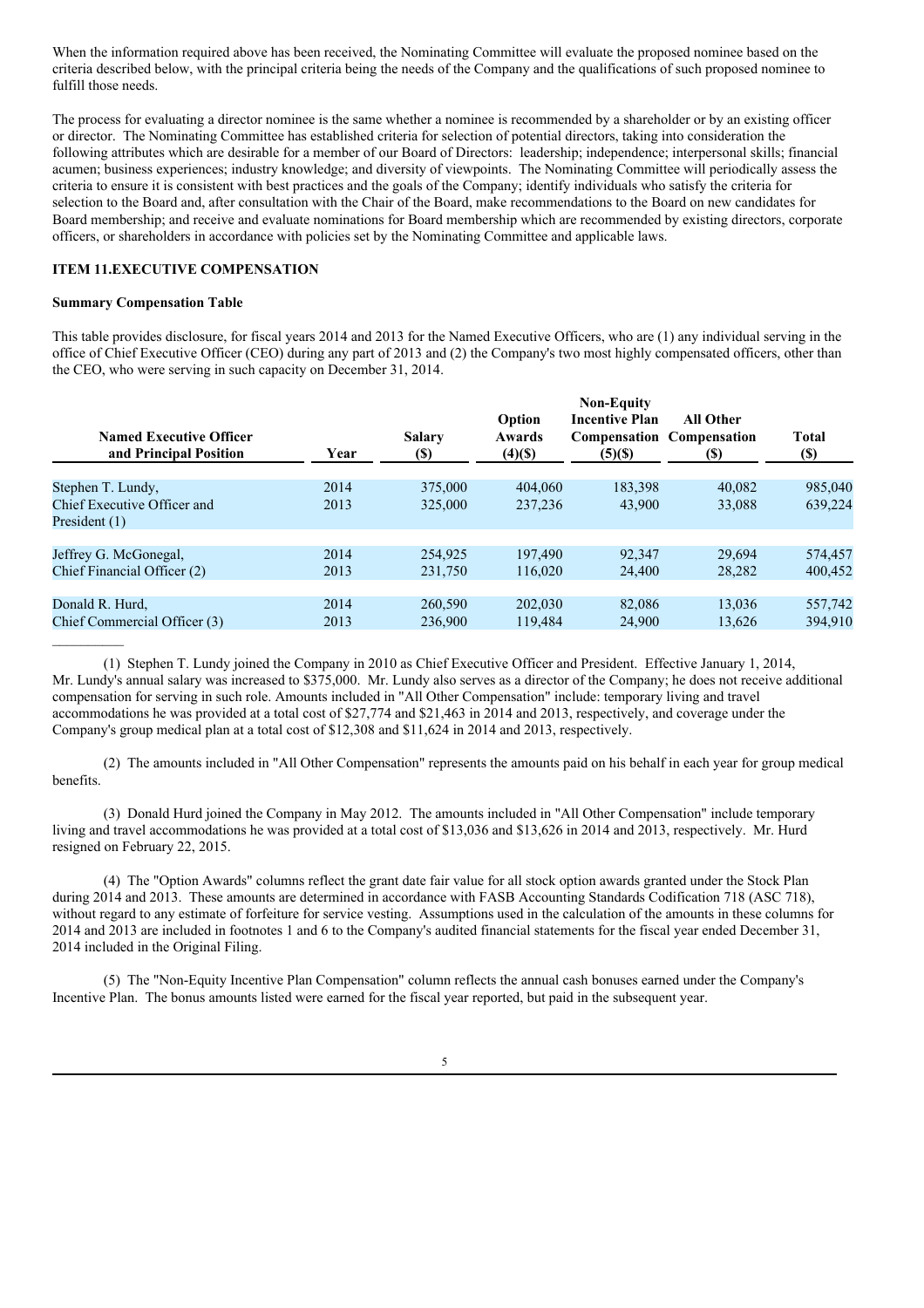## **Outstanding Equity Awards at Fiscal Year End**

The following table shows the outstanding equity awards held by the Named Executive Officers as of December 31, 2014.

| <b>Named Executive Officer</b> | Number of<br><b>Securities</b><br>Underlying<br><b>Unexercised</b><br><b>Options</b><br><b>Exercisable</b><br>$($ # $)$ | Number of<br><b>Securities</b><br>Underlying<br><b>Unexercised</b><br><b>Options</b><br>Unexercisable<br>$($ #) | <b>Option Awards</b><br><b>Equity Incentive</b><br><b>Plan Awards:</b><br>Number of<br><b>Securities</b><br>Underlying<br><b>Unexercised</b><br><b>Unearned</b><br><b>Options</b><br>#) | Option<br><b>Exercise</b><br>Price<br>$($ \$ $)$ | Option<br><b>Expiration</b><br>Date |
|--------------------------------|-------------------------------------------------------------------------------------------------------------------------|-----------------------------------------------------------------------------------------------------------------|-----------------------------------------------------------------------------------------------------------------------------------------------------------------------------------------|--------------------------------------------------|-------------------------------------|
| Stephen T. Lundy (1)           | 7,057                                                                                                                   | $\overline{\phantom{a}}$                                                                                        | $\overline{\phantom{a}}$                                                                                                                                                                | 68.40                                            | 3-24-2020                           |
|                                | 2,073                                                                                                                   | $\overline{\phantom{a}}$                                                                                        | $\overline{a}$                                                                                                                                                                          | 17.70                                            | $1 - 5 - 2021$                      |
|                                | 11,195                                                                                                                  |                                                                                                                 | $\overline{\phantom{a}}$                                                                                                                                                                | 20.40                                            | $7 - 8 - 2021$                      |
|                                | 12,500                                                                                                                  |                                                                                                                 | $\overline{a}$                                                                                                                                                                          | 3.96                                             | 4-30-2022                           |
|                                | 99,336                                                                                                                  | ٠                                                                                                               | $\overline{\phantom{a}}$                                                                                                                                                                | 2.10                                             | 12-11-2022                          |
|                                | 137,000                                                                                                                 |                                                                                                                 | $\overline{\phantom{a}}$                                                                                                                                                                | 2.04                                             | 1-23-2023                           |
|                                | 103,827                                                                                                                 | 74,173                                                                                                          | $\overline{\phantom{a}}$                                                                                                                                                                | 2.27                                             | $1 - 06 - 2024$                     |
| Jeffrey G. McGonegal (2)       | 1,667                                                                                                                   |                                                                                                                 |                                                                                                                                                                                         | 24.00                                            | 3-24-2015                           |
|                                | 1,667                                                                                                                   |                                                                                                                 | $\overline{a}$                                                                                                                                                                          | 88.80                                            | 1-24-2017                           |
|                                | 1,334                                                                                                                   | $\blacksquare$                                                                                                  | $\overline{\phantom{a}}$                                                                                                                                                                | 198.90                                           | $1 - 17 - 2018$                     |
|                                | 1,667                                                                                                                   | $\overline{a}$                                                                                                  | $\overline{\phantom{a}}$                                                                                                                                                                | 39.90                                            | 1-27-2019                           |
|                                | 1,667                                                                                                                   |                                                                                                                 | $\overline{a}$                                                                                                                                                                          | 66.00                                            | 1-19-2020                           |
|                                | 1,667                                                                                                                   | $\overline{\phantom{a}}$                                                                                        | $\overline{\phantom{a}}$                                                                                                                                                                | 17.70                                            | $1 - 5 - 2021$                      |
|                                | 6,667                                                                                                                   | ٠                                                                                                               | $\overline{\phantom{a}}$                                                                                                                                                                | 3.96                                             | 4-30-2022                           |
|                                | 52,676                                                                                                                  |                                                                                                                 | $\overline{\phantom{a}}$                                                                                                                                                                | 2.10                                             | 12-11-2022                          |
|                                | 67,000                                                                                                                  |                                                                                                                 | $\overline{\phantom{a}}$                                                                                                                                                                | 2.04                                             | 1-23-2023                           |
|                                | 50,747                                                                                                                  | 36,253                                                                                                          |                                                                                                                                                                                         | 2.27                                             | $1 - 06 - 2024$                     |
| Donald R. Hurd (3)             | 20,000                                                                                                                  | $\overline{a}$                                                                                                  | $\overline{a}$                                                                                                                                                                          | 3.42                                             | 5-23-2022                           |
|                                | 10,000                                                                                                                  | $\overline{\phantom{a}}$                                                                                        | $\overline{\phantom{a}}$                                                                                                                                                                | 2.05                                             | 9-19-2022                           |
|                                | 40,000                                                                                                                  | $\overline{\phantom{a}}$                                                                                        | $\overline{a}$                                                                                                                                                                          | 2.10                                             | 12-11-2022                          |
|                                | 69,000                                                                                                                  |                                                                                                                 |                                                                                                                                                                                         | 2.04                                             | $1 - 23 - 2023$                     |
|                                | 51,914                                                                                                                  | 37,086                                                                                                          | $\overline{\phantom{0}}$                                                                                                                                                                | 2.27                                             | 1-06-2024                           |

(1) Includes options to purchase: 7,057 shares at \$68.40 per share granted on March 24, 2010; 2,073 shares at \$17.70 per share granted on January 5, 2011; 11,195 shares at \$20.40 per share granted on July 8, 2011; 12,500 shares at \$3.96 per share granted on April 30, 2012; 99,336 shares at \$2.10 per share granted on December 11, 2012; 137,000 shares at 2.04 per share granted on January 21, 2013; and 178,000 shares at \$2.27 per share granted on January 6, 2014. The options granted in 2011 vested as to 33% of the award on the first and second anniversaries of the date of grant, and 34% of the award is scheduled to vest on the third anniversary of the grant date. The options granted on January 23, 2013 and January 6, 2014 vested 50% after six months and the remaining 50% are vesting equally over the following six quarters.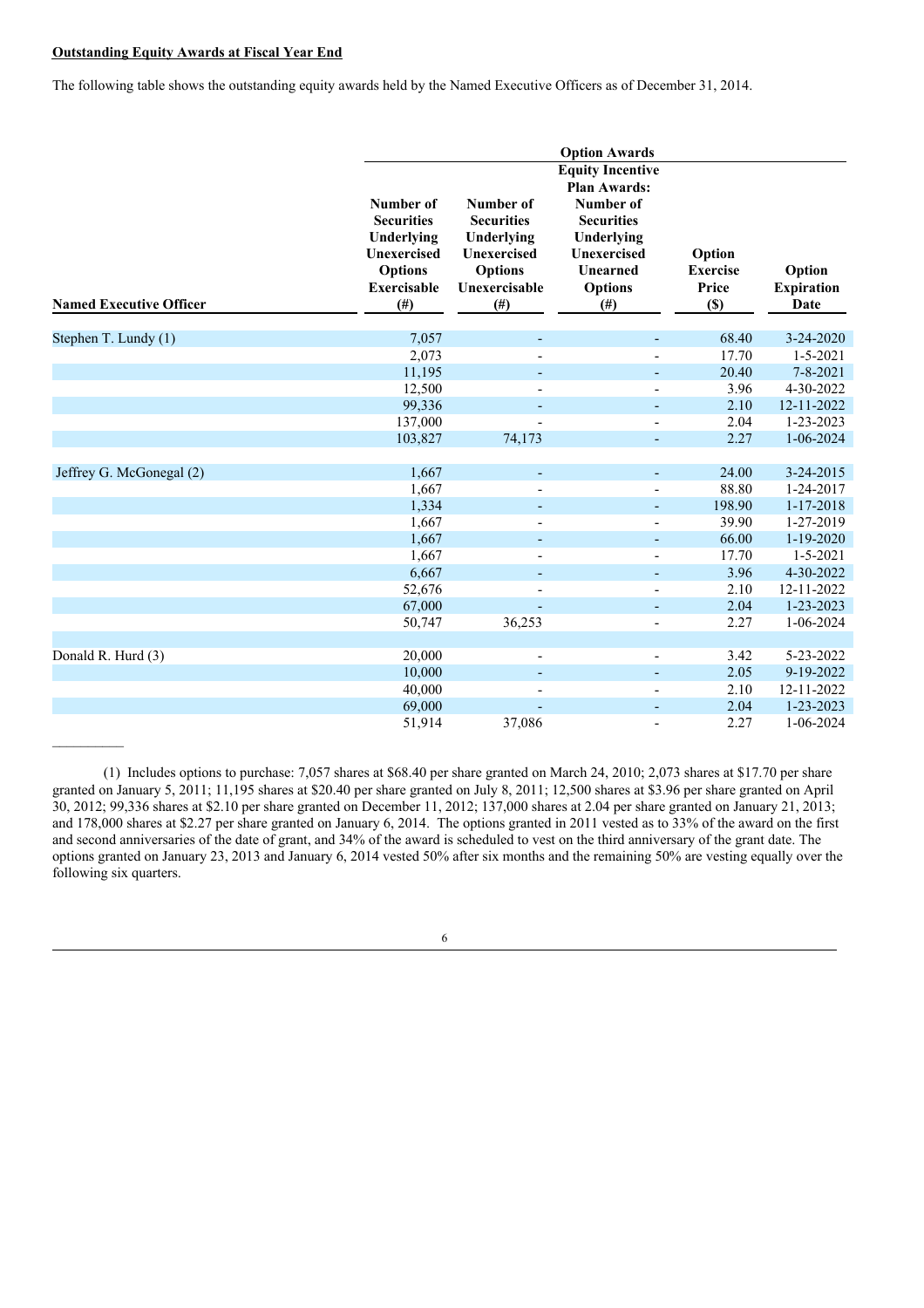(2) Includes options to purchase: 4,667 shares at \$36.30 per share granted January 19, 2004; 3,334 shares at \$22.50 per share granted August 24, 2004; 1,667 shares at \$24.00 per share granted March 24, 2005; 1,667 shares at \$88.80 per share granted January 24, 2007; 1,334 shares at \$198.90 per share granted January 17, 2008; 1,667 shares at \$39.90 per share granted on January 27, 2009; 1,667 shares at \$66.00 per share granted on January 19, 2010; 1,667 shares at \$17.70 per share granted on January 5, 2011; 6,667 shares at \$3.96 per share granted on April 30, 2012; 52,676 shares at \$2.10 per share granted on December 11, 2012; 67,000 shares at \$2.04 per share granted on January 23, 2013; and 87,000 shares at \$2.27 per share granted on January 6, 2014. The options granted in 2011 vested as to 33% of the award on the first and second anniversaries of the date of grant, and 34% of the award is scheduled to vest on the third anniversary of the grant date. The options granted on January 23, 2013 and January 6, 2014 vested 50% after six months and the remaining 50% are vesting equally over the following six quarters.

(3) Includes options to purchase: 20,000 shares at \$3.42 per share granted on May 23, 2012; 10,000 shares at \$2.05 per share granted on September 19, 2012; 40,000 shares at \$2.10 per share granted on December 11, 2012; 69,000 shares at \$2.04 per share granted on January 23, 2013; and 89,000 shares of \$2.27 per share granted on January 6, 2014. The options granted on January 23, 2013 and January 6, 2014 vested 50% after six months and the remaining 50% are vesting equally over the following six quarters.

## **Options Exercised and Stock Vested**

None of the Named Executive Officers exercised stock options during the year ended December 31, 2014.

## **Employment Agreements**

The Company has entered into employment agreements with, and provides post-employment benefits to, its Named Executive Officers as follows:

**Chief Executive Officer** *-* On March 24, 2010, we entered into an employment agreement with Mr. Lundy which provides that he serves at the pleasure of the Board of Directors unless the agreement is terminated by either party as provided in the agreement. The agreement provides in the event that Mr. Lundy's employment is terminated by the Company for other than cause, or if such employment is terminated by the executive in the event of a change in control, severance payments based upon Mr. Lundy's salary will be made for twelve months. In the event of death or disability, severance payments based upon Mr. Lundy's salary will be made for three months.

**Chief Financial Officer** - On February 2, 2009, we entered into an employment agreement with Mr. McGonegal which provides that he serves at the pleasure of the Board of Directors unless the agreement is terminated by either party as provided in the agreement. The agreement provided in the event that Mr. McGonegal's employment was terminated by the Company for other than cause, or if such employment is terminated by the executive in the event of a change in control, severance payments based upon Mr. McGonegal's salary will be made for six months. In the event of death or disability, severance payments based upon Mr. McGonegal's salary will be made for six months.

**Chief Commercial Officer** - On May 23, 2012, we entered into an employment agreement with Mr. Hurd which provides that he serves at the pleasure of the Board of Directors unless the agreement was terminated by either party as provided in the agreement. The agreement provided in the event that Mr. Hurd's employment was terminated by the Company for other than cause, or if such employment is terminated by the executive in the event of a change in control, severance payments based upon Mr. Hurd's salary would be made for six months. In the event of death or disability, severance payments based upon Mr. Hurd's salary would be made for six months. Mr. Hurd resigned on February 22, 2015 and his agreement expired at that time.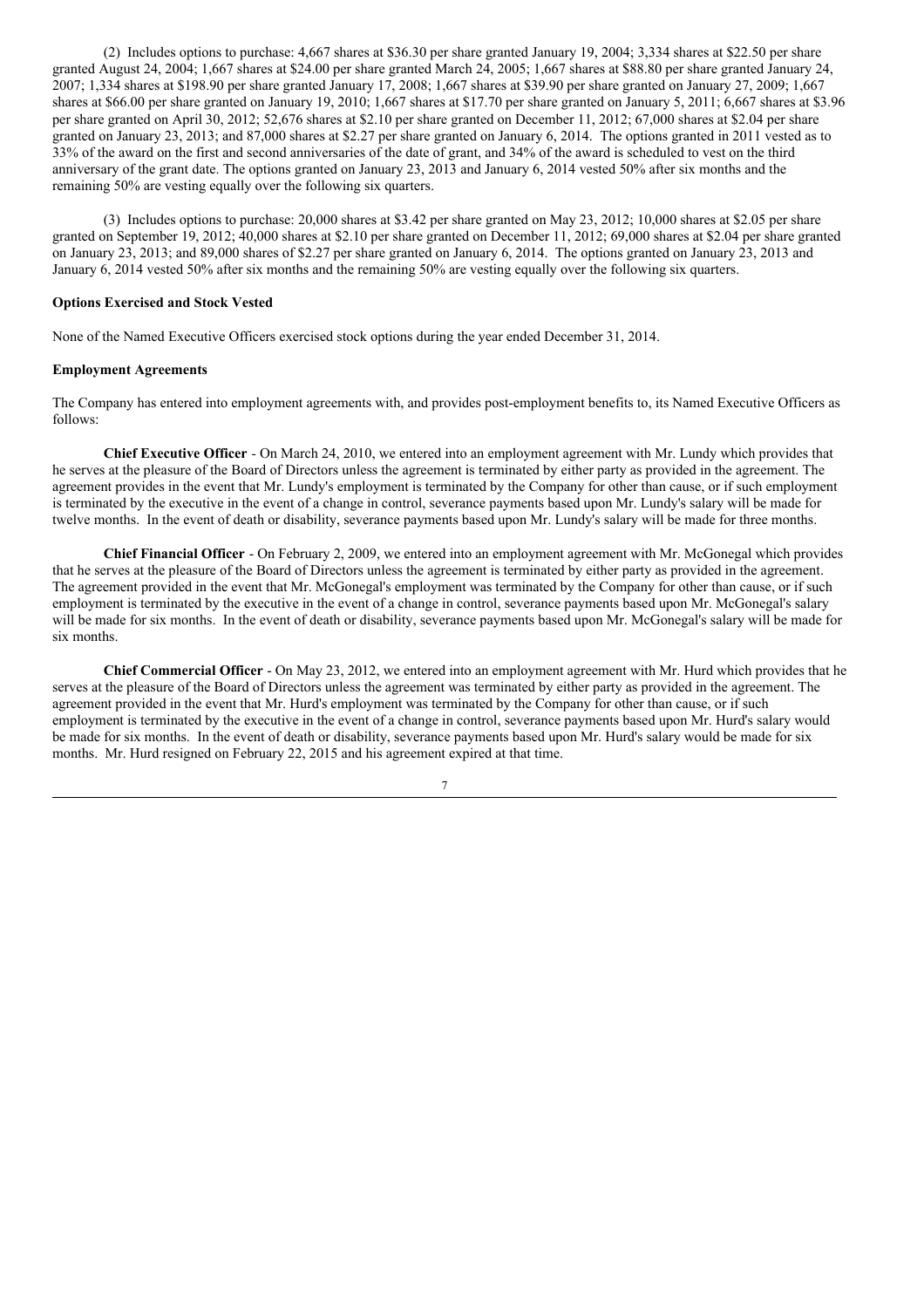#### **Post-Employment Benefits**

The following table discloses the post-employment termination benefits that would have been received by the Named Executive Officers if a termination event had occurred on December 31, 2014:

| <b>Named Executive Officer</b> | <b>Benefit</b> | <b>Termination</b><br>without Cause<br>$\left( \mathbb{S}\right)$ | Death or<br><b>Disability</b><br>(\$) | <b>Change In</b><br>Control<br>(Single<br>Trigger)<br>$(5)$ $(1)$ | Change In<br>Control<br>(Double)<br>Trigger)<br>$(\$)$ |
|--------------------------------|----------------|-------------------------------------------------------------------|---------------------------------------|-------------------------------------------------------------------|--------------------------------------------------------|
|                                |                |                                                                   |                                       |                                                                   |                                                        |
| Stephen T. Lundy               | Severance      | 357,500                                                           | 89,375                                | $\qquad \qquad \blacksquare$                                      | 357,000                                                |
|                                | Options        |                                                                   |                                       | -                                                                 |                                                        |
|                                | <b>Total</b>   | 357,500                                                           | 89,375                                | ٠                                                                 | 357,000                                                |
|                                |                |                                                                   |                                       |                                                                   |                                                        |
| Jeffrey G. McGonegal           | Severance      | 127,463                                                           | 127,463                               | $\qquad \qquad \blacksquare$                                      | 127,463                                                |
|                                | Options        | $\overline{\phantom{0}}$                                          |                                       | $\overline{\phantom{0}}$                                          |                                                        |
|                                | <b>Total</b>   | 127,463                                                           | 127,463                               | ۰                                                                 | 127,463                                                |
|                                |                |                                                                   |                                       |                                                                   |                                                        |
| Donald R. Hurd                 | Severance      | 130,295                                                           | 130,295                               | -                                                                 | 130,295                                                |
|                                | Options        |                                                                   |                                       | $\qquad \qquad \blacksquare$                                      |                                                        |
|                                | <b>Total</b>   | 130,295                                                           | 130,295                               | ٠                                                                 | 130,295                                                |
|                                |                |                                                                   |                                       |                                                                   |                                                        |

(1) Under the Change in Control Policy approved by the Board, upon consummation of a Change in Control (as defined in the Stock Plan) any unvested stock options held by a Named Executive Officer accelerate and vest upon the consummation of a Change in Control. This column shows the value of unvested stock options that would have been received upon acceleration of unvested stock options as of December 31, 2014. The closing price of the Company's common stock on December 31, 2014 was \$1.77 per share, therefore no value was added for stock options outstanding.

### **Director Compensation Table**

 $\frac{1}{2}$  ,  $\frac{1}{2}$  ,  $\frac{1}{2}$  ,  $\frac{1}{2}$  ,  $\frac{1}{2}$ 

Since February 1, 2008, each non-employee director receives cash compensation of \$1,000 per month. On October 7, 2010, upon becoming non-executive Chair of the Board, Gail Schoettler began receiving cash compensation of \$2,000 per month. To conserve cash, each non-employee director agreed to defer receipt of 50% of the cash compensation for the months of February through June 2012, resulting in a total deferral of \$5,000 for Gail Schoettler and \$2,500 each for the remaining directors. The deferral remains unpaid to the present. Our non-employee directors typically receive a stock option award upon joining and additional options over time, generally annually. As additional compensation for service as non-executive chair, Ms. Schoettler receives awards equal to 1.5 times the awards made to the other non-employee directors when such awards are made. The directors are also reimbursed for all expenses incurred by them in attending board and committee meetings.

Director compensation for the year ended December 31, 2014 was:

| Name                 | Cash<br>Fees<br><b>(\$)</b> | Option<br>Awards<br>$($ S) $(7)$ | Total<br><b>(\$)</b> |
|----------------------|-----------------------------|----------------------------------|----------------------|
| Gail Schoettler (1)  | 24,000                      | 97.963                           | 121,963              |
| Daryl Faulkner (2)   | 12,000                      | 65,309                           | 77,309               |
| John Landon (3)      | 12,000                      | 65,309                           | 77,309               |
| David Welch (4)      | 12,000                      | 65,309                           | 77,309               |
| Susan Evans (5)      | 12,000                      | 65,309                           | 77,309               |
| Stephen Williams (6) | 12,000                      | 65,309                           | 77,309               |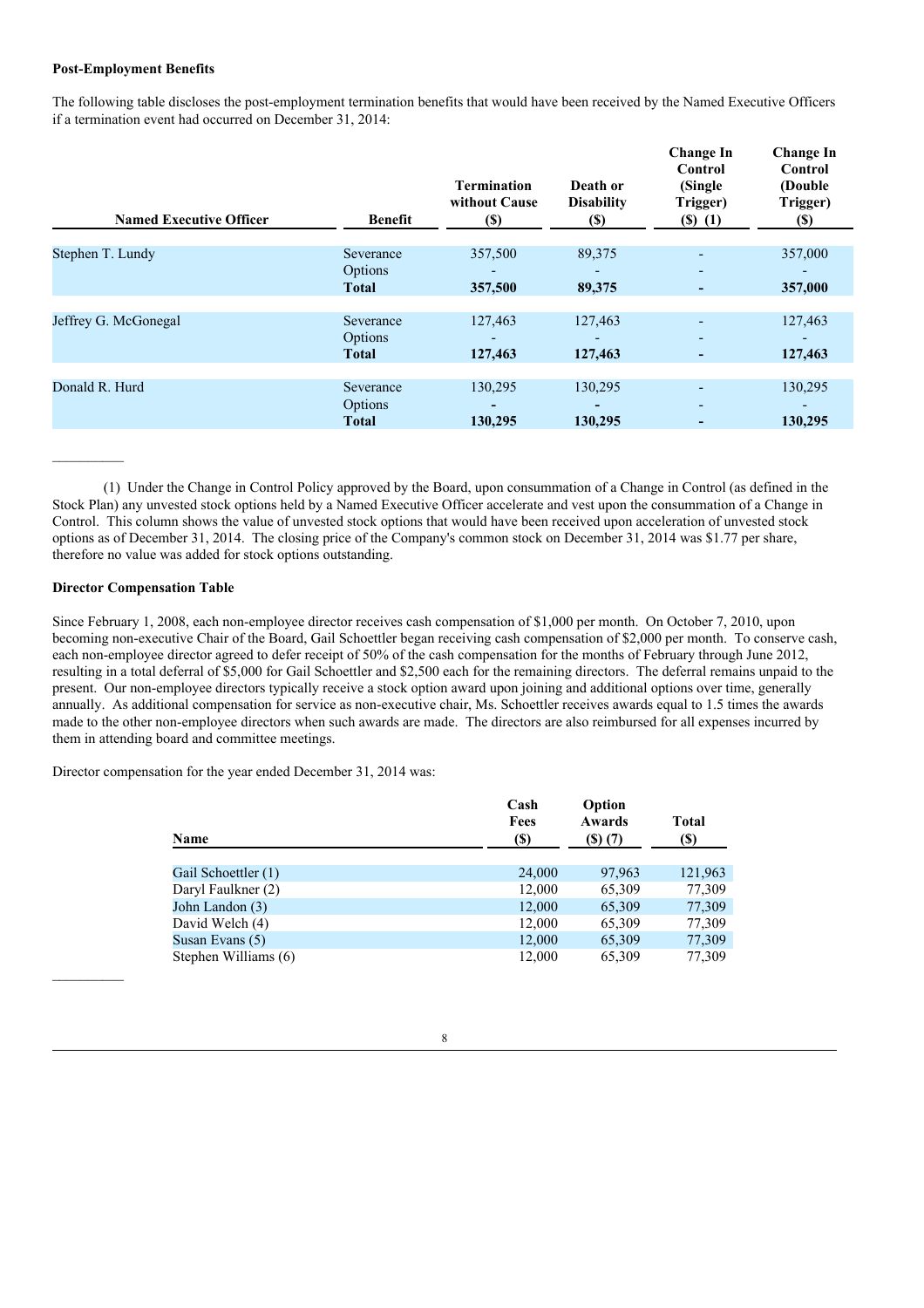(1) On January 6, 2014, Ms. Schoettler was granted options to purchase 51,000 shares of the Company's Common Stock at \$2.27 per share, vesting in quarterly installments during 2014 and expiring in ten years. As of December 31, 2014, Ms. Schoettler held a total of 152,676 options to purchase shares of our Common Stock.

(2) On January 6, 2014, Mr. Faulkner was granted options to purchase 34,000 shares of the Company's Common Stock at \$2.27 per share, vesting in quarterly installments during 2014 and expiring in ten years. As of December 31, 2014, Mr. Faulkner held a total of 127,506 options to purchase shares of our Common Stock.

(3) On January 6, 2014, Mr. Landon was granted options to purchase 34,000 shares of the Company's Common Stock at \$2.27 per share, vesting in quarterly installments during 2014 and expiring in ten years. As of December 31, 2014, Mr. Landon held a total of 86,709 options to purchase shares of our Common Stock.

(4) On January 6, 2014, Mr. Welch was granted options to purchase 34,000 shares of the Company's Common Stock at \$2.27 per share, vesting in quarterly installments during 2014 and expiring in ten years. As of December 31, 2014, Mr. Welch held a total of 106,676 options to purchase shares of our Common Stock.

(5) On January 6, 2014, Dr. Evans was granted options to purchase 34,000 shares of our Common Stock at \$2.27 per share, vesting in quarterly installments during 2014 and expiring in ten years. As of December 31, 2014, Dr. Evans held a total of 84,000 options to purchase shares of our Common Stock.

(6) On January 6, 2014, Dr. Williams was granted options to purchase 34,000 shares of our Common Stock at \$2.27 per share, vesting in quarterly installments during 2014 and expiring in ten years. As of December 31, 2014, Dr. Williams held a total of 75,333 options to purchase shares of our Common Stock.

(7) The "Option Awards" columns reflect the grant date fair value for all stock option awards granted to non-employee directors under the Company's 2002 Stock Incentive Plan during 2014. These amounts are determined in accordance with ASC 718, without regard to any estimate of forfeiture for service vesting. Assumptions used in the calculation of the amounts in this column are included in footnotes 1 and 6 to the Company's audited financial statements for the fiscal year ended December 31, 2014 included in the Original Filing.

# **Equity Compensation Plan**

The Compensation Committee believes that it is essential to align the interests of the Named Executive Officers with the interests of our shareholders, and believes the best way to accomplish this alignment is through awards of long-term, equity-based compensation. The Compensation Committee has also identified the need to recruit and retain experienced, high performing executives, and equity-based awards assist in such recruitment and retention. Such awards are made under the Company's 2002 Stock Incentive Plan (the Stock Plan).

The Company has granted stock options as incentive stock options in accordance with Section 422 of the Code, subject to the volume limitations contained in the Code, as well as non-qualified stock options. Generally, for stock options that do not qualify as incentive stock options, the Company is entitled to a tax deduction in the year in which the stock options are exercised equal to the spread between the exercise price and the fair market value, at the time of exercise, of the stock for which the stock option was exercised. The holders of the non-qualified stock options are generally taxed on this same amount in the year of exercise. For stock options that qualify as incentive stock options, the Company does not receive a tax deduction, and the holder of the stock option may receive more favorable tax treatment than he or she would for a non-qualified stock option. Historically, the Company has primarily granted incentive stock options to provide these potential tax benefits to its executives and because of the limited expected benefits to the Company of the potential tax deductions as a result of its historical net losses.

The Company has adopted a Change in Control policy for the Stock Plan. A "Change in Control" is defined under the Stock Plan as (i) the acquisition, directly or indirectly, by any person or group (within the meaning of Section 13(d)(3) of the Securities Exchange Act of 1934) of the beneficial ownership of more than fifty percent of the outstanding securities of the Company, (ii) a merger or consolidation in which the Company is not the surviving entity, (iii) the sale or transfer or other disposition of all or substantially all of the assets of the Company, (iv) the complete liquidation or dissolution of the Company or (v) any reverse merger in which the Company is the surviving entity but in which securities possessing more than fifty percent of the total combined voting power of the Company's outstanding securities are transferred. Under the adopted policy, in the event of a Change in Control, all outstanding unvested stock options and rights granted under the Stock Plan and held by directors and Named Executive Officers will fully vest. The Board believes that this acceleration of vesting of outstanding awards provides the executives at risk for job loss in any Change of Control with certainty as to the impact of the Change in Control on such long-term compensation.

 $\mathbf Q$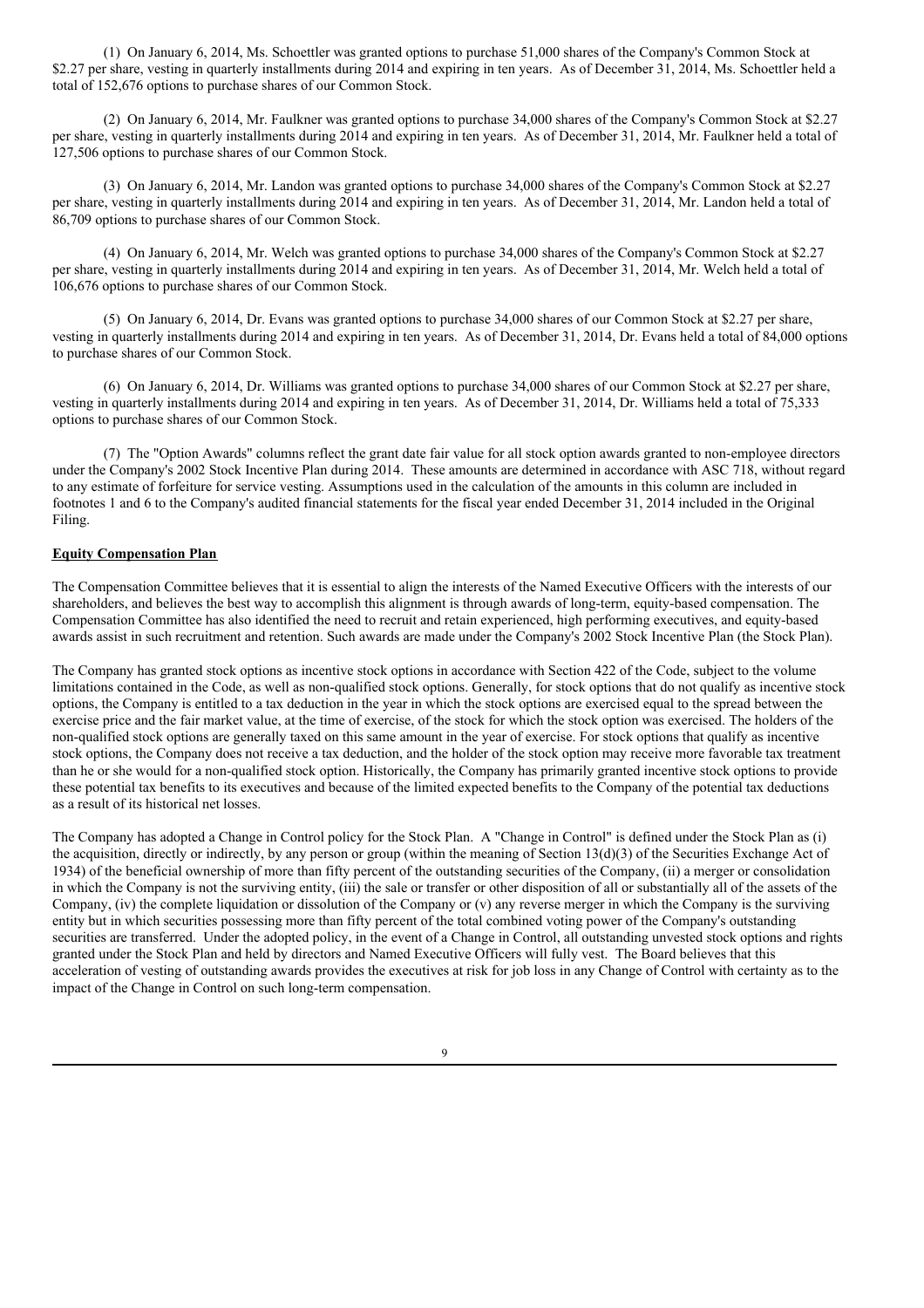## **ITEM 12. SECURITY OWNERSHIP OF CERTAIN BENEFICIAL OWNERS AND MANAGEMENT AND RELATED STOCKHOLDER MATTERS.**

The number of shares of the Company's Common Stock outstanding at the close of business on April 20, 2015 was 30,990,029. The following table sets forth the beneficial ownership of the Company's Common Stock as of April 20, 2015 by each Company director and each executive officer then serving, by all directors and executive officers as a group, and by each person who owned of record, or was known to own beneficially, more than 5% of the outstanding shares of Common Stock. Beneficial ownership is determined in accordance with Rule 13d-3 under the Securities Exchange Act of 1934, as amended. In computing the number of shares beneficially owned by a person or a group and the percentage ownership of that person or group, shares of our Common Stock subject to options and warrants currently exercisable or exercisable within 60 days after April 20, 2015 are deemed outstanding, but are not deemed outstanding for the purpose of computing the percentage ownership of any other person. To the knowledge of the directors and executive officers of the Company, as of April 20, 2015, there are no persons and/or companies who or which beneficially own, directly or indirectly, shares carrying more than 5% of the voting rights attached to all outstanding shares of the Company, other than as set forth below. Unless otherwise indicated, the address of each individual named below is the address of the Company, 1585 South Perry Street, Castle Rock, Colorado 80104.

## **Beneficial Ownership Table**

|                                       | Number of     |         |
|---------------------------------------|---------------|---------|
| <b>Name and Address</b>               | <b>Shares</b> | Percent |
|                                       |               |         |
| Stephen T. Lundy (1)                  | 406,643       | $1.3\%$ |
| Gail S. Schoettler (2)                | 193,509       | $\ast$  |
| Susan A. Evans (3)                    | 102,498       | $\ast$  |
| Daryl J. Faulkner (4)                 | 154,340       | $\ast$  |
| John H. Landon (5)                    | 113,209       | $\ast$  |
| David E. Welch (6)                    | 131,509       | $\ast$  |
| Stephen A. Williams (7)               | 93,831        | $\ast$  |
| Donald R. Hurd (8)                    | 255,741       | $\ast$  |
| Jeffrey G. McGonegal (9)              | 213,208       | $\ast$  |
| All Officers and Directors as a Group | 1,666,710     | $5.1\%$ |
| $(9$ persons) $(10)$                  |               |         |
| Perkins Capital Management, Inc.      | 2,265,084     | $7.3\%$ |
| 730 Lake St. E.                       |               |         |
| Wayzata, MN 55391 (11)                |               |         |

 $*$  Holds less than  $1\%$ 

- (1) Includes 4,000 shares directly owned. Also includes options to purchase 7,057 shares at \$68.40 per share, options to purchase 2,073 shares at \$17.70 per share, options to purchase 11,195 shares at \$20.40 per share, options to purchase 12,500 shares at \$3.96 per share, options to purchase 99,336 shares at \$2.10 per share, options to purchase 137,000 shares at \$2.04 per share and options to purchase 133,482 shares at \$2.27 per share.
- (2) Includes 3,000 shares directly owned. Also includes options to purchase 3,334 shares at \$28.80 per share, options to purchase 1,667 shares at \$48.00 per share, options to purchase 1,667 shares at \$88.80 per share, options to purchase 1,667 shares at \$198.90 per share, options to purchase 1,667 shares at \$39.90 per share, options to purchase 1,667 shares at \$66.00 per share, options to purchase 2,500 shares at \$17.70 per share, options to purchase 2,500 shares at \$4.26 per share, options to purchase 43,340 shares at \$2.10 per share, options to purchase 40,000 shares at \$2.04 per share, options to purchase 51,000 shares at \$2.27 per share and options to purchase 39,500 shares at \$1.89 per share.
- (3) Includes options to purchase 39,998 shares at \$2.56 per share, options to purchase 2,000 shares at \$2.04 per share options to purchase 34,000 shares at \$2.27 per share and options to purchase 26,500 shares at \$1.89 per share.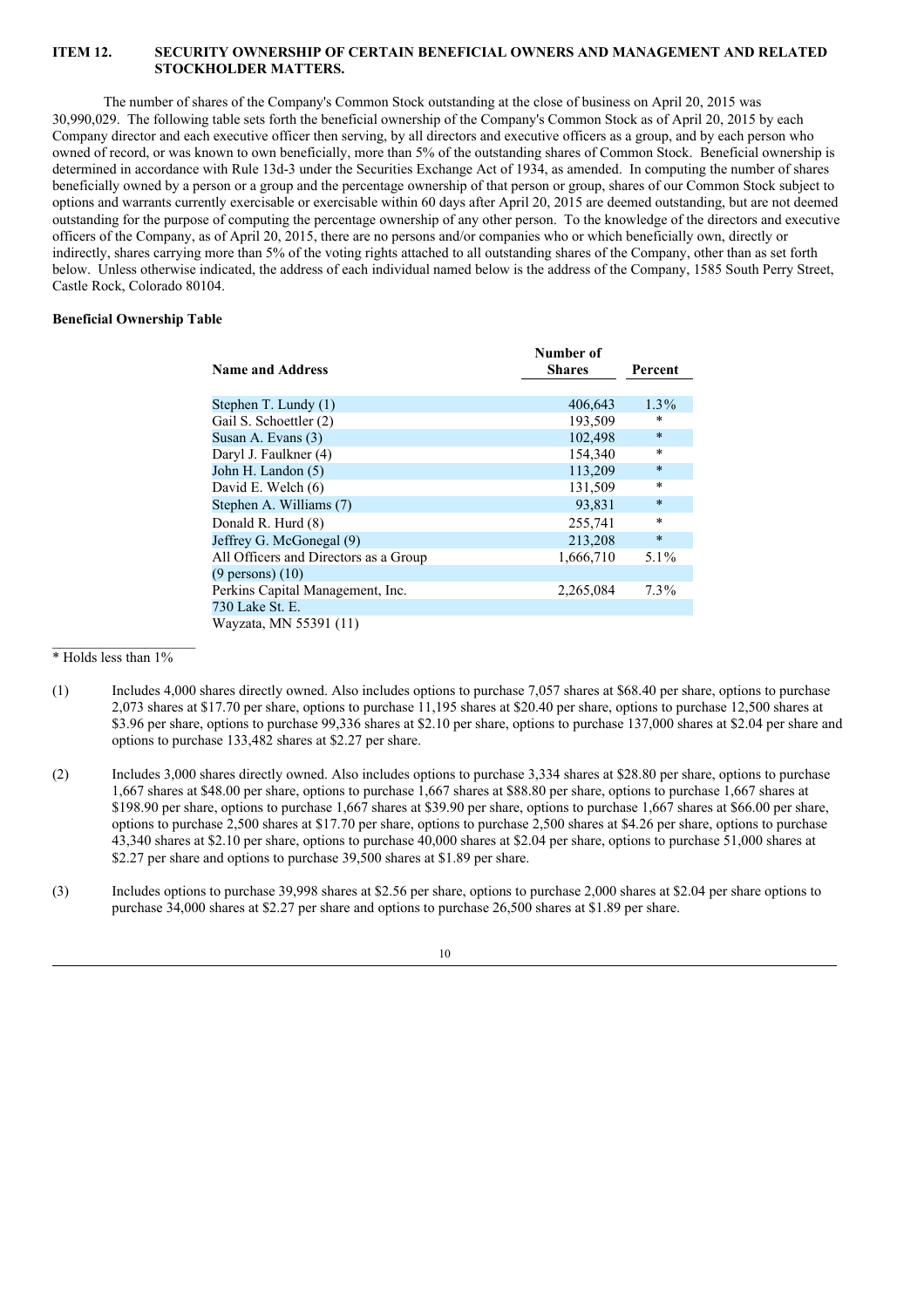- (4) Includes 334 common shares held by the Daryl J. and Terri L. Faulkner Family Trust. Also includes options to purchase 15,001 shares at \$50.07 per share, options to purchase 4,167 shares at \$66.00 per share, options to purchase 1,667 shares at \$17.70 per shares, options to purchase 1,667 shares at \$4.26 per shares, options to purchase 45,004 shares at \$2.10 per share, options to purchase 26,000 shares at \$2.04 per share, options to purchase 34,000 shares at \$2.27 per share and options to purchase 26,500 shares at \$1.89 per share.
- (5) Includes options to purchase 2,235 shares at \$177.90 per share, options to purchase 1,667 shares at \$39.90 per share, options to purchase 1,667 shares at \$66.00 per share, options to purchase 1,667 shares at \$17.70 per shares, options to purchase 1,667 shares at \$4.26 per share, options to purchase 17,806 shares at \$2.10 per share, options to purchase 26,000 shares at \$2.04 per share, options to purchase 34,000 shares at \$2.27 per share and options to purchase 26,500 shares at \$1.89 per share.
- (6) Includes options to purchase 1,667 shares at \$48.00 per share, options to purchase 1,667 shares at \$88.80 per share, options to purchase 1,667 shares at \$198.90 per share, options to purchase 1,667 shares at \$39.90 per share, options to purchase 1,667 shares at \$66.00 per share, options to purchase 1,667 shares at \$17.70 per shares, options to purchase 1,667 shares at \$4.26 per share, options to purchase 33,340 shares at \$2.10 per share, options to purchase 26,000 shares at \$2.04 per share, options to purchase 34,000 shares at \$2.27 per share and options to purchase 26,500 shares at \$1.89 per share.
- (7) Includes options to purchase 33,331 shares at \$1.75 per share, options to purchase 34,000 shares at \$2.27 per share and options to purchase 26,500 shares at \$1.89 per share.
- (8) Includes 50,000 shares directly owned. Also includes options to purchase 20,000 shares at \$3.42 per share, options to purchase 10,000 shares at \$2.05 per share, options to purchase 40,000 shares at \$2.10 per share, options to purchase 69,000 shares at \$2.04 per share and options to purchase 66,741 shares at \$2.27 per share.
- (9) Includes 13,072 shares held directly and 50 shares owned by his daughter; however Mr. McGonegal disclaims beneficial ownership of the shares owned by his daughter. Also includes 500 shares held in Mr. McGonegal's IRA account. Also includes options to purchase options to purchase 1,667 shares at \$88.80 per share, options to purchase 1,334 shares at \$198.90 per share, options to purchase 1,667 shares at \$39.90 per share, options to purchase 1,667 shares at \$66.00 per share, options to purchase 1,667 shares at \$17.70 per share, options to purchase 6,667 shares at \$3.96 per share, options to purchase 52,676 shares at \$2.10 per share, options to purchase 67,000 shares at \$2.04 per share and options to purchase 65,241 shares at \$2.27 per share.
- (10) Includes the information in footnotes (1) through (9).
- (11) Information is based upon holdings as of December 31, 2014 as reported on Schedule 13G/A filed on January 28, 2015. Perkins Capital Management, Inc., an investment advisor, has voting power over 836,284 shares and dispositive power over 2,265,084 shares of our Common Stock. Includes 1,344,000 shares of our Common Stock which may be purchased upon exercise of warrants.

## **Securities Authorized for Issuance Under Equity Compensation Plans.**

Reference is made to Item 5 of the Original Filing for the table showing the securities authorized for issuance under the Company's Stock Plan.

# **ITEM 13. CERTAIN RELATIONSHIPS AND RELATED TRANSACTIONS, AND DIRECTOR INDEPENDENCE**

### **Certain Relationships and Related Person Transactions**

The Amended and Restated Audit Committee Charter directs the Company's Audit Committee to conduct an appropriate review of all proposed related person transactions. The Company's executive officers, directors and principal shareholders, including their immediate family members, are not permitted to enter into a related person transaction with the Company without the consent of the Audit Committee. In the event that a related person transaction arises, the Audit Committee is tasked with reviewing whether a conflict of interest is present and whether the transaction, as reviewed is an arms'-length transaction and fair to the Company.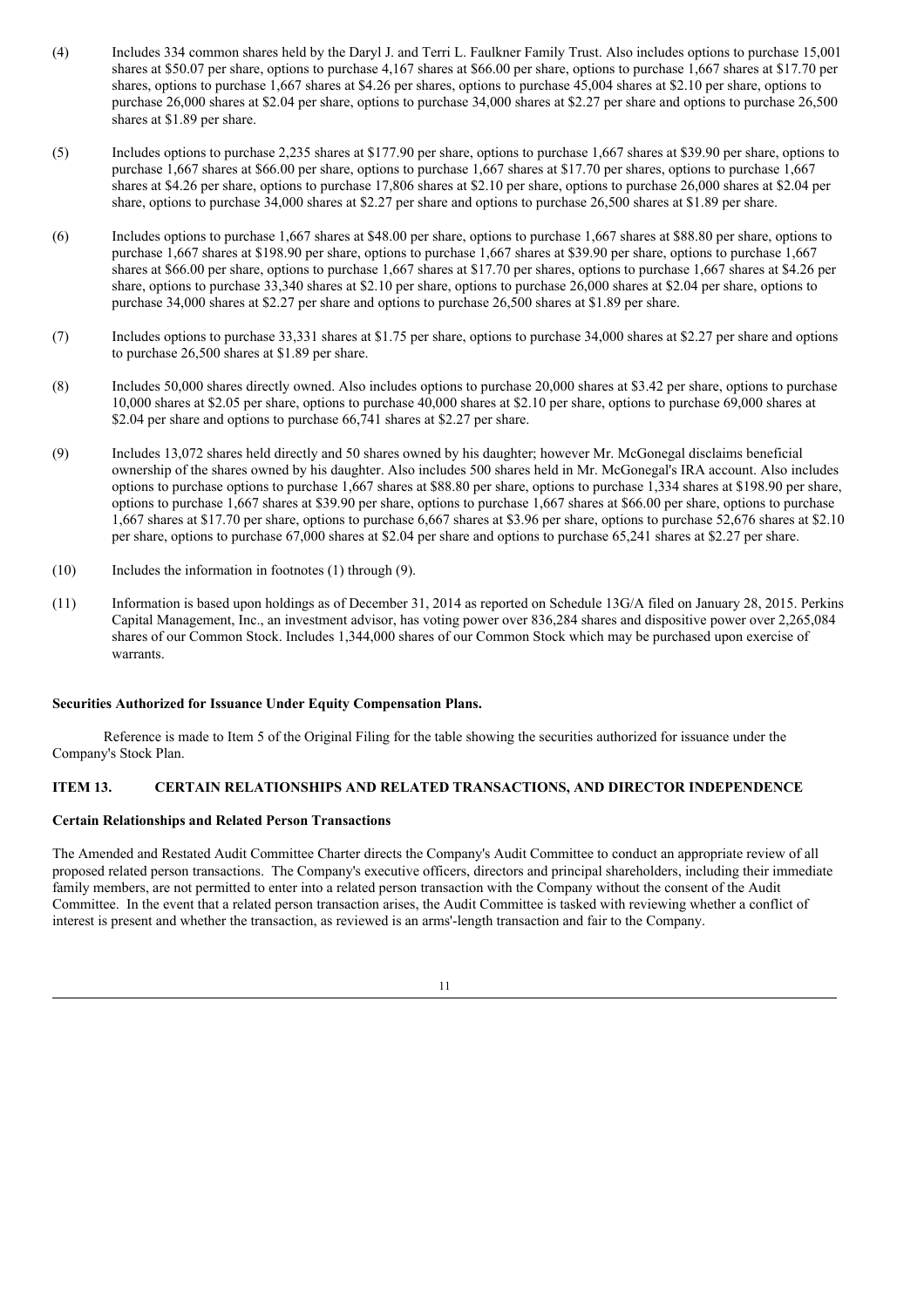Dr. Williams is the Chief Medical Officer of SomaLogic, Inc. In 2014, the Company entered into a contract in the ordinary course of its business with SomaLogic as part of its *APPY*2 development activities. During 2014, the total consideration paid by the Company to SomaLogic for the services rendered was \$379,344. The Audit Committee and the Board were made aware of Dr. Williams' position with SomaLogic, and he recused himself from all Board discussions of the SomaLogic contractual relationship.

Otherwise, except for the employment agreements previously entered into between the Company and certain of its executive officers (as described under "*Executive Compensation – Employment Agreements*"), since January 1, 2014, none of the directors or executive officers of the Company, nor any person who owned of record or was known to own beneficially more than 5% of the Company's outstanding shares of its Common Stock, nor any associate or affiliate of such persons or companies, has any material interest, direct or indirect, in any transaction, or in any proposed transaction, which has materially affected or will affect the Company.

### **Review and Approval of Transactions with Related Persons**

The Audit Committee of our Board reviews and approves all transactions that are required to be reported under Item 404(a) of Regulation S-K, including each transaction described above. In order to approve a related party transaction, the Audit Committee requires that (i) such transactions be fair and reasonable to us at the time it is authorized by the Audit Committee and (ii) such transaction must be authorized, approved or ratified by the affirmative vote of a majority of the members of the Audit Committee who have no interest, either directly or indirectly, in any such related party transaction. While the Company did not have any written polices with respect to review and approval of any such transactions with related persons, it believes the processes its Audit Committee has followed ensure the appropriateness of its entry into such transactions with related persons and that such transactions were entered into on terms on an equivalent basis to arms'-length transactions.

### **Independence of the Board of Directors**

The Board of Directors currently consists of Ms. Schoettler, Drs. Evans and Williams and Messrs. Lundy, Faulkner, Landon and Welch. The Company defines "independent" as that term is defined in Rule 5605(a)(2) of the NASDAQ listing standards. For 2014, Ms. Schoettler, Messrs. Faulkner, Landon and Welch and Drs. Evans and Williams qualified as independent and none of them have any material relationship with the Company that might interfere with his or her exercise of independent judgment. In making the determination as to the independence of Mr. Faulkner, the Board considered the interim nature of his service as CEO of the Company for a brief period ending in March 2010, and his independence from the Company in all other respects.

#### **Committees of the Board**

*Audit Committee:* The Company has a separately designated standing audit committee established in accordance with Section 3(a) (58) (A) of the Securities Exchange Act of 1934, as amended. Four of the Company's directors serve on the Audit Committee - David Welch (who serves as Chair of the Audit Committee), Gail Schoettler, Daryl Faulkner and Stephen Williams. Mr. Welch has been designated as the financial expert on the Audit Committee, based on his significant experience as described on page 2 of this Form 10- K/A. Each Audit Committee member meets the definition of independence for Audit Committee membership as required by the NASDAQ listing standards. The Amended and Restated Audit Committee Charter is available on our website at www.venaxis.com.

*Nominating and Corporate Governance Committee*. The Nominating Committee consists of Daryl Faulkner (who serves as Chair of the Nominating Committee), Gail Schoettler, John Landon and Susan A. Evans each of whom meet the NASDAQ listing standards for independence. Duties of the Nominating Committee include oversight of the process by which individuals may be nominated to our Board of Directors. The Nominating Committee charter is available on our web site at www.venaxis.com. There have been no material changes to the procedures by which security holders may recommend nominees to the Company's Board of Directors. Please see "*Procedures for Nominating a Director Candidate*" on page 4 of this Form 10-K/A for a description of such procedures. The specific process for evaluating new directors, including shareholder-recommended nominees, will vary based on an assessment of the then current needs of the Board and the Company. The Nominating Committee will determine the desired profile of a new director, the competencies they are seeking, including experience in one or more of the following: highest personal and professional integrity, demonstrated exceptional ability and judgment and who shall be most effective in conjunction with the other nominees to the Board, in collectively serving the long-term interests of the shareholders. Candidates will be evaluated in light of the target criteria chosen. The Nominating Committee does not have a formal diversity policy; however, in addition to the foregoing, it considers race and gender diversity in selection of qualified candidates.

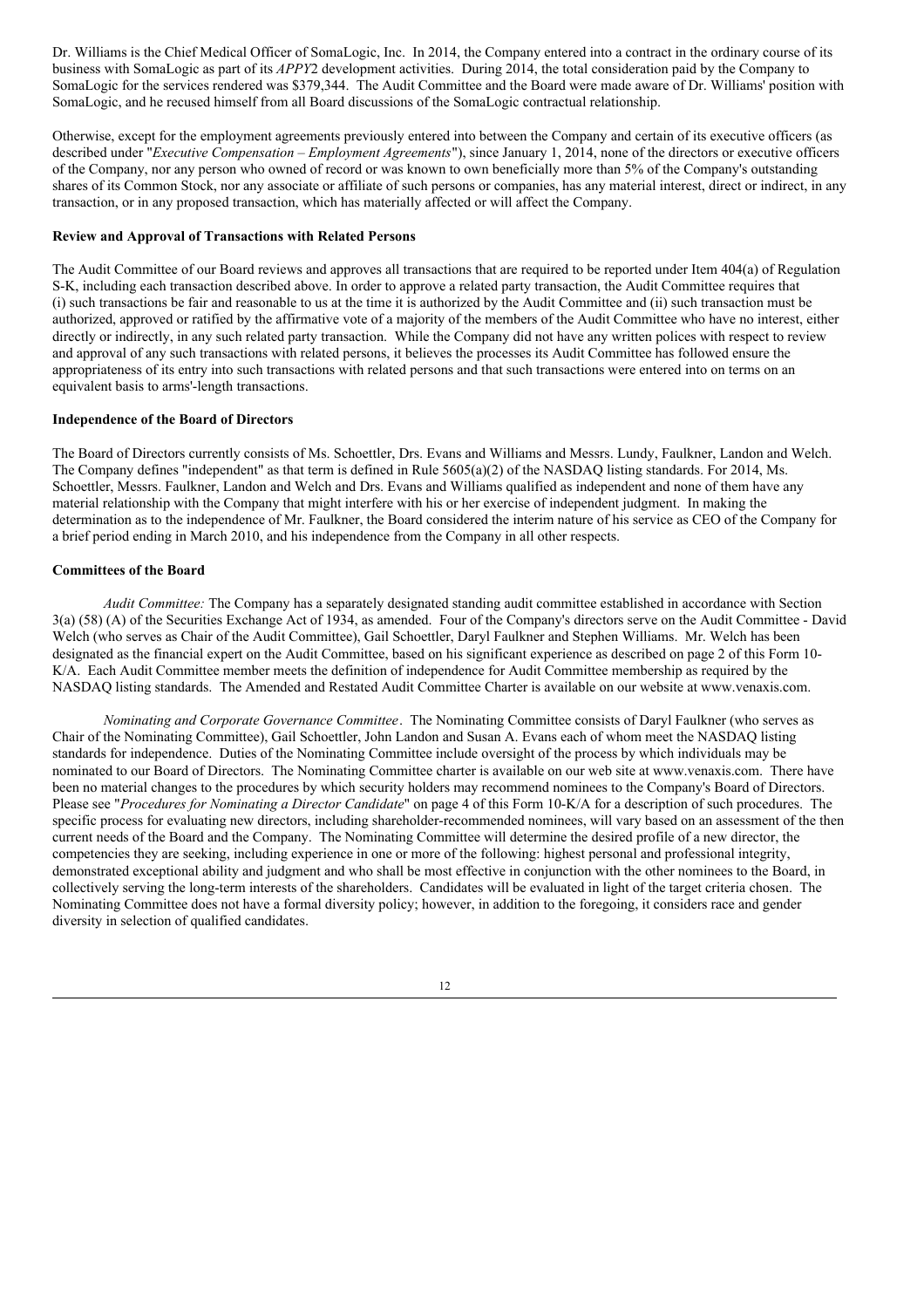*Compensation Committee:* The Company's Compensation Committee is comprised of Susan Evans (who serves as Chair of the Compensation Committee), John Landon, David Welch and Gail Schoettler, each of whom is an independent director. The amended and restated Compensation Committee Charter is available on our website at www.venaxis.com.

Duties of the Compensation Committee include reviewing and making recommendations regarding compensation of executive officers and determining the need for and the appropriateness of employment agreements for senior executives. This includes the responsibility: (1) to determine, review and recommend to the Board for approval on an annual basis the corporate goals and objectives with respect to compensation for the senior executives, and (2) to evaluate at least once a year the performance of the senior executives in light of the established goals and objectives and, based upon these evaluations, to determine and recommend to the Board for approval the annual compensation for each, including salary, bonus, incentive and equity compensation. When evaluating the compensation of our executive officers, the Compensation Committee evaluates factors including the executive's responsibilities, experience and the competitive marketplace. The Compensation Committee may also invite the senior executives and other members of management to participate in their deliberations, or to provide information to the Compensation Committee for its consideration with respect to such deliberations, except that the chief executive officer may not be present for the deliberation of or the voting on compensation for the chief executive officer. The chief executive officer may, however, be present for the deliberation of or the voting on compensation for any other officer.

The Compensation Committee has authority to retain such compensation consultants, outside counsel and other advisors as the Compensation Committee in its sole discretion deems appropriate. The Compensation Committee did not retain any such advisor for 2013.

The Compensation Committee also has the authority and responsibility: (1) to review the fees paid to non-employee directors for service on the Board of Directors and its committees, and make recommendations to the Board with respect thereto; and (2) to review the Company's incentive compensation and other stock-based plans and recommend changes in such plans to the Board as needed.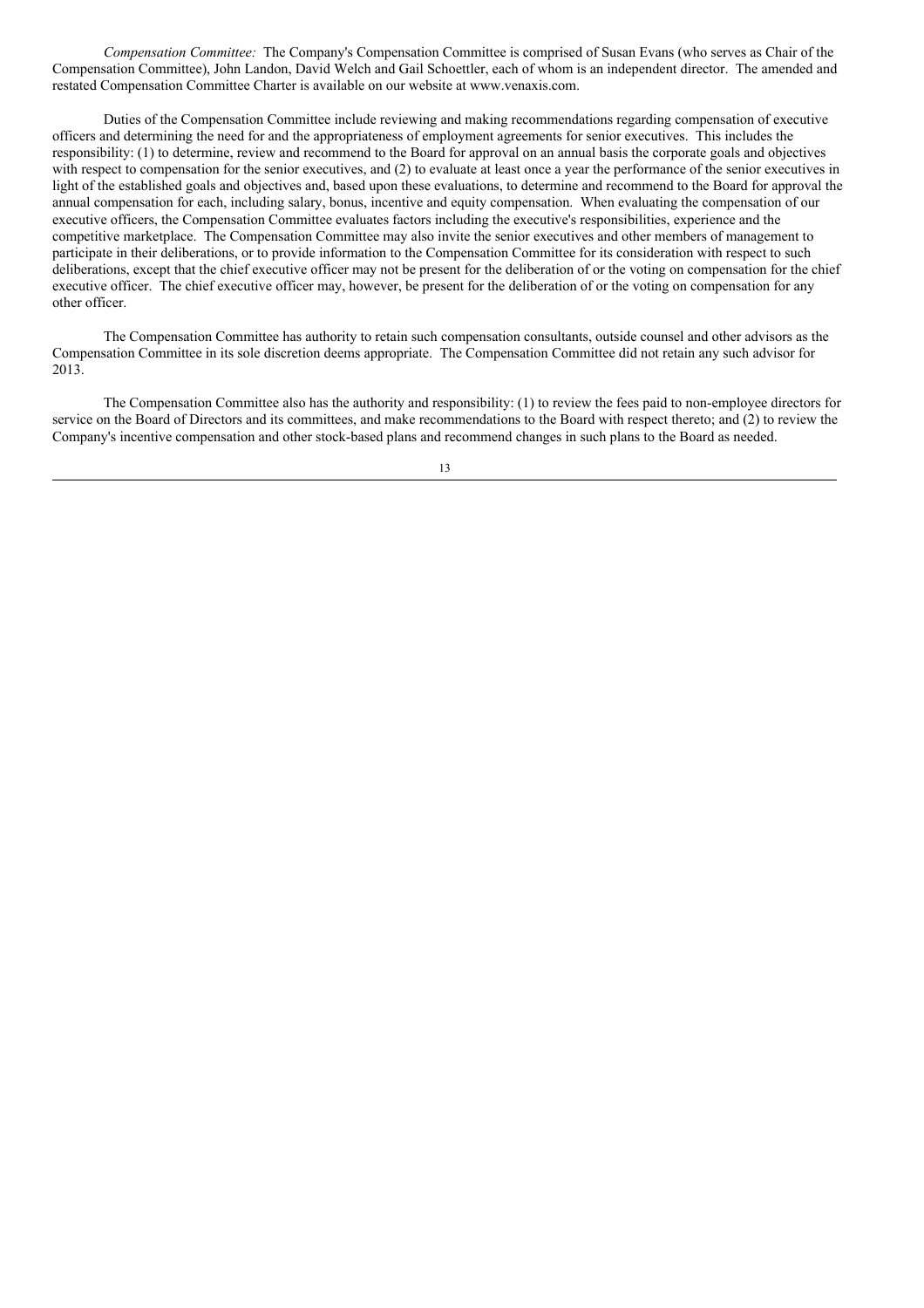## **ITEM 14. PRINCIPAL ACCOUNTING FEES AND SERVICES**

### **Audit Fees**

The Audit Committee selected the independent accounting firm of GHP Horwath, P.C. ("GHP") with respect to the audit of our financial statements for the year ended December 31, 2014.

During the years ended December 31, 2014 and 2013, we retained GHP to provide services. Aggregate fees were billed or expected to be billed in the following categories and amounts:

|                           | 2014 |        | 2013 |        |
|---------------------------|------|--------|------|--------|
| <b>Audit Fees</b>         | S    | 93,000 | - \$ | 81,000 |
| <b>Audit Related Fees</b> |      |        |      |        |
| Tax Fees                  |      | 5,000  |      | 5,000  |
| All Other Fees            |      |        |      |        |
| <b>Total Fees</b>         |      | 98,000 |      | 86,000 |

Audit fees in 2014 and 2013 relate to the financial statement audits and the quarterly reviews and assistance with the filing of registration statements on Forms S-1, S-3 and S-8.

Our principal accountant (through its full time employees) performed all work regarding the audit of our financial statements for the most recent fiscal year.

The Company's Audit Committee currently has a policy in place that requires its review and pre-approval of all audit and permissible nonaudit services provided by its independent auditors. These services requiring pre-approval by the Audit Committee may include audit services, audit related services, tax services and other services. All of the services performed by the independent registered public accounting firm were approved by the Company's Audit Committee and prior to performance. The Audit Committee has determined that the payments made to its independent accountants for these services are compatible with maintaining such auditors' independence.

### **Pre-Approval Policies and Procedures**

Our Audit Committee has a policy in place that requires its review and pre-approval of all audit and permissible non-audit services provided by our independent auditors. The services requiring pre-approval by the Audit Committee may include audit services, audit-related services, tax services and other services. The pre-approval requirement is waived with respect to the provision of non-audit services if (i) the aggregate amount of all such non-audit services provided to us constitutes not more than 5% of the total amount of revenues paid by us to our independent auditors during the fiscal year in which such non-audit services were provided, (ii) such services were not recognized at the time of the engagement to be non-audit services, and (iii) such services are promptly brought to the attention of the Audit Committee or by one or more of its members to whom authority to grant such approvals has been delegated by the Audit Committee.

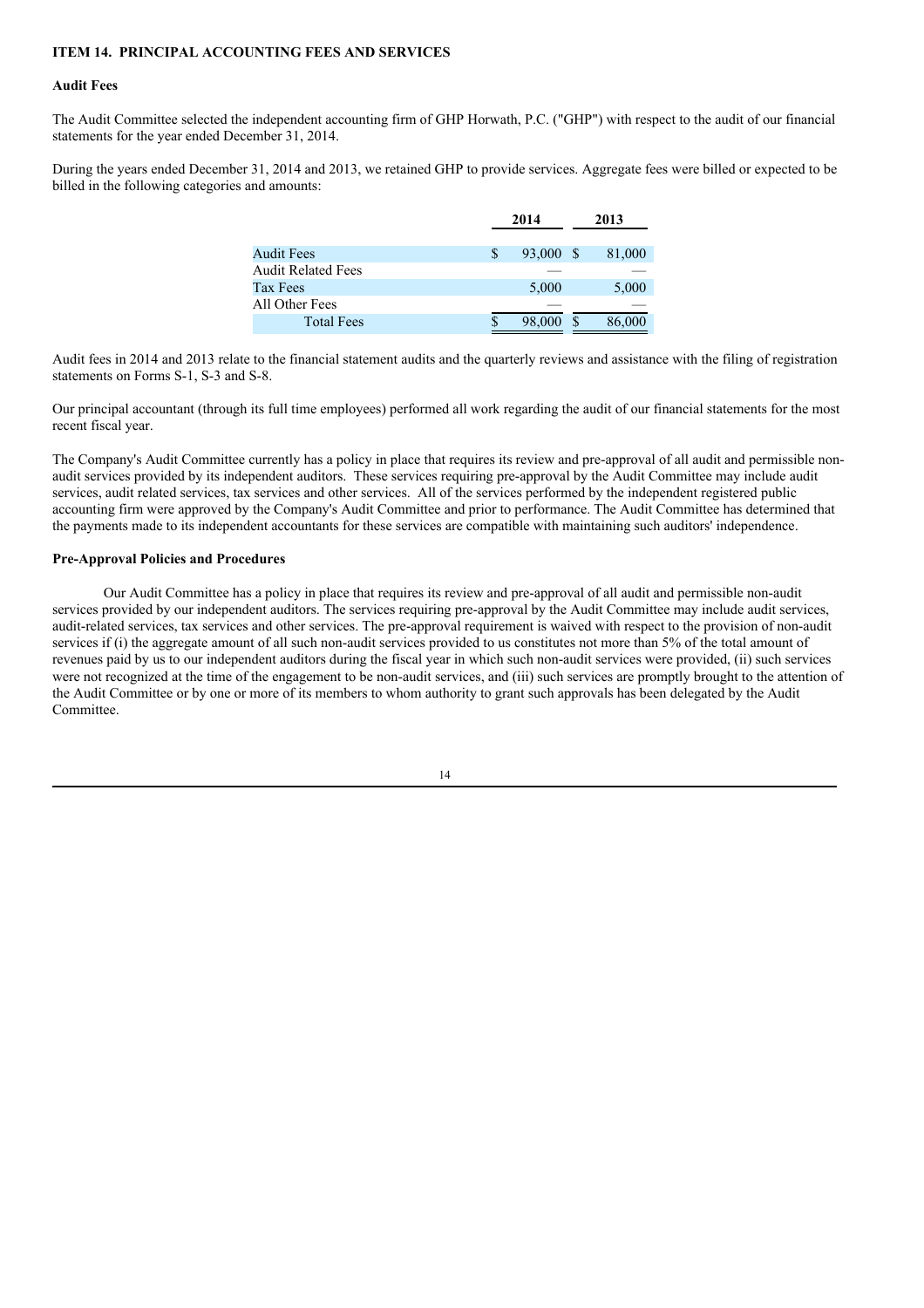#### **PART IV**

### **ITEM 15. EXHIBITS, FINANCIAL STATEMENT SCHEDULES.**

(a) Exhibits:

- No. Exhibit
- 3.1 Articles of Incorporation filed July 24, 2000 (Incorporated by reference from the Registrant's Registration Statement on Form S‑1 (File No. 333-86190), filed April 12, 2002).
- 3.1.1 Articles of Amendment to the Articles of Incorporation filed December 26, 2001 (Incorporated by reference from the Registrant's Registration Statement on Form S-1 (File No. 333-86190), filed April 12, 2002).
- 3.1.2 Articles of Amendment to the Articles of Incorporation filed November 9, 2005 (Incorporated by reference from the Registrant's Report on Form 10-QSB for the quarter ended October 31, 2005, filed November 10, 2005).
- 3.1.3 Articles of Amendment to the Articles of Incorporation filed July 29, 2011 (Incorporated by reference from the Registrant's Report on Form 8-K, dated and filed July 29, 2011).
- 3.1.4 Addendum to Articles of Amendment to the Articles of Incorporation filed June 19, 2012 (Incorporated by reference from the Registrant's Report on Form 8-K, dated June 19, 2012 and filed June 20, 2012).
- 3.1.5 Articles of Amendment to the Articles of Incorporation, as amended, of Registrant, dated and filed December 12, 2012 (Incorporated by reference from the Registrant's Report on Form 8-K, dated December 11, 2012 and filed December 13, 2012).
- 3.1.6 Articles of Amendment to the Articles of Incorporation, as amended, of Registrant, dated and filed June 13, 2013 (Incorporated by reference from the Registrant's Report on Form 8-K dated June 11, 2013, filed on June 13, 2013).
- 3.2 Amended and Restated Bylaws, effective March 27, 2008 (Incorporated by reference from the Registrant's Report on Form 10- Q for the quarter ended March 31, 2008 filed on May 15, 2008).
- 4.1 Specimen Certificate of Common Stock (Incorporated by reference from the Registrant's Report on Form 8-K, dated and filed June 25, 2012).
- 4.2 Form of Warrant between the Company and each of the investors signatories to the Securities Purchase Agreement dated December 23, 2011 (Incorporated by reference from the Registrant's Report on Form 8-K, dated December 23, 2011 and filed December 28, 2011).
- 4.3 Form of Warrant between the Registrant and the underwriter under each of an Underwriting Agreement dated June 19, 2012, November 14, 2012 and November 15, 2012, respectively (Incorporated by reference to Exhibit A-13 of the Underwriting Agreement from the Registrant's Report on Form 8‑K, dated June 19, 2012 and filed June 20, 2012).
- 4.4 Common Stock Purchase Warrant Agreement by and between Registrant and Corporate Stock Transfer, Inc. dated May 30, 2013 (Incorporated by reference from the Registrant's Report on Form 8-K dated May 30, 2013, filed on May 30, 2013).
- 10.1 2002 Stock Incentive Plan, as amended and restated effective July 1, 2007 (Incorporated by reference from the Registrant's Registration Statement on Form S-8, filed June 22, 2007).
- 10.1.1 Amendment to 2002 Stock Incentive Plan, effective June 9, 2008 (Incorporated by reference from the Registrant's Report on Form 10-K for the year ended December 31, 2009, filed March 9, 2010).

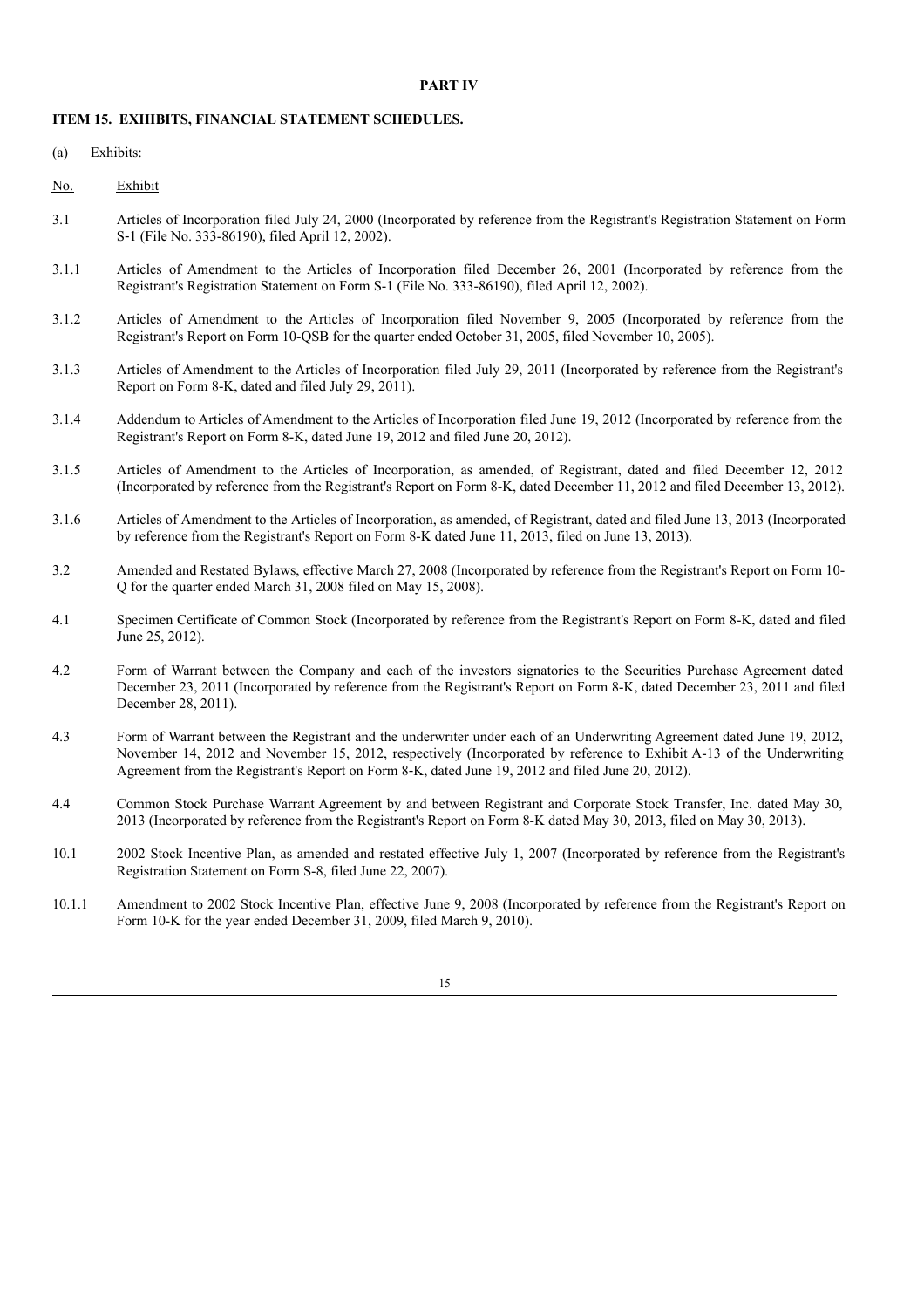## No. Exhibit

- 10.1.2 Amendment to Amended and Restated 2002 Stock Incentive Plan, effective November 20, 2009 (Incorporated by reference from the Registrant's Report on Form 10-K for the year ended December 31, 2009, filed March 9, 2010).
- 10.1.3 Amendment to Amended and Restated 2002 Stock Incentive Plan, effective November 22, 2010 (Incorporated by reference from the Registrant's Report on Form 8-K, effective November 22, 2010 and filed November 29, 2010).
- 10.1.4 Amendment to Amended and Restated 2002 Stock Incentive Plan, effective July 8, 2011 (Incorporated by reference from the Registrant's Report on Form 8-K, effective July 8, 2011 and filed July 13, 2011).
- 10.1.5 Amendment to Amended and Restated 2002 Stock Incentive Plan, effective May 22, 2012 (Incorporated by reference from the Registrant's Report on Form 8-K, dated May 22, 2012 and filed May 24, 2012).
- 10.1.6 Amendment to Amended and Restated 2002 Stock Incentive Plan, effective December 11, 2012 (Incorporated by reference from the Registrant's Report on Form 8-K, dated December 11, 2012 and filed December 13, 2012).
- 10.1.7 Amendment to Amended and Restated 2002 Stock Incentive Plan, effective June 11, 2013 (Incorporated by reference from the Registrant's Report on Form 8-K dated June 11, 2013, filed on June 13, 2013).
- 10.1.8 Amendment to Amended and Restated 2002 Stock Incentive Plan, effective June 25, 2014 (Incorporated by reference from the Registrant's Report on Form 8-K dated June 25, 2014, filed on June 26, 2014).
- 10.2 Exclusive License Agreement between Registrant and The Washington University, dated May 1, 2004 as amended (Incorporated by reference from the Registrant's Report on Form 10-Q for the quarter ended June 30, 2010, filed August 5, 2010).
- 10.3 Debt Modification Agreement with FirstBank of Tech Center, dated June 13, 2003 (Incorporated by reference from the Registrant's Report on Form 10-KSB/A for the year ended December 31, 2004, filed March 29, 2004).
- 10.3.1 Loan Agreement between Registrant and Front Range Regional Economic Development Corporation, dated June 13, 2003 for \$1,300,000 regarding loan for physical plant or capital equipment acquisitions (Incorporated by reference from the Registrant's Report on Form 10-KSB/A for the year ended December 31, 2004, filed March 29, 2004).
- 10.3.2 Promissory Note by Registrant to Front Range Regional Economic Development Corporation in principal amount of \$1,300,000, dated June 13, 2003 (Incorporated by reference from the Registrant's Report on Form 10-KSB/A for the year ended December 31, 2004, filed March 29, 2004).
- 10.3.3 Unconditional Guarantee by Registrant to Front Range Regional Economic Development Corporation in principal amount of \$1,300,000, dated June 13, 2003 (Incorporated by reference from the Registrant's Report on Form 10-KSB/A for the year ended December 31, 2004, filed March 29, 2004).
- 10.3.4 Debt Modification Agreement between Registrant and FirstBank executed May 9, 2013, and effective as of April 8, 2013 (Incorporated by reference from the Registrant's Report on Form 8-K dated May 9, 2013, filed on May 9, 2013).
- 10.4 Executive Employment Agreement between Registrant and Jeffrey McGonegal, effective as of February 10, 2009 (Incorporated by reference from the Registrant's Report on Form 8-K dated February 10, 2009, filed on February 17, 2009).
- 10.5 Assignment and Consultation Agreement between Registrant and John Bealer, M.D., dated May 29, 2003 (Incorporated by reference from the Registrant's Report on Form 10-K for the year ended December 31, 2008, filed March 16, 2009).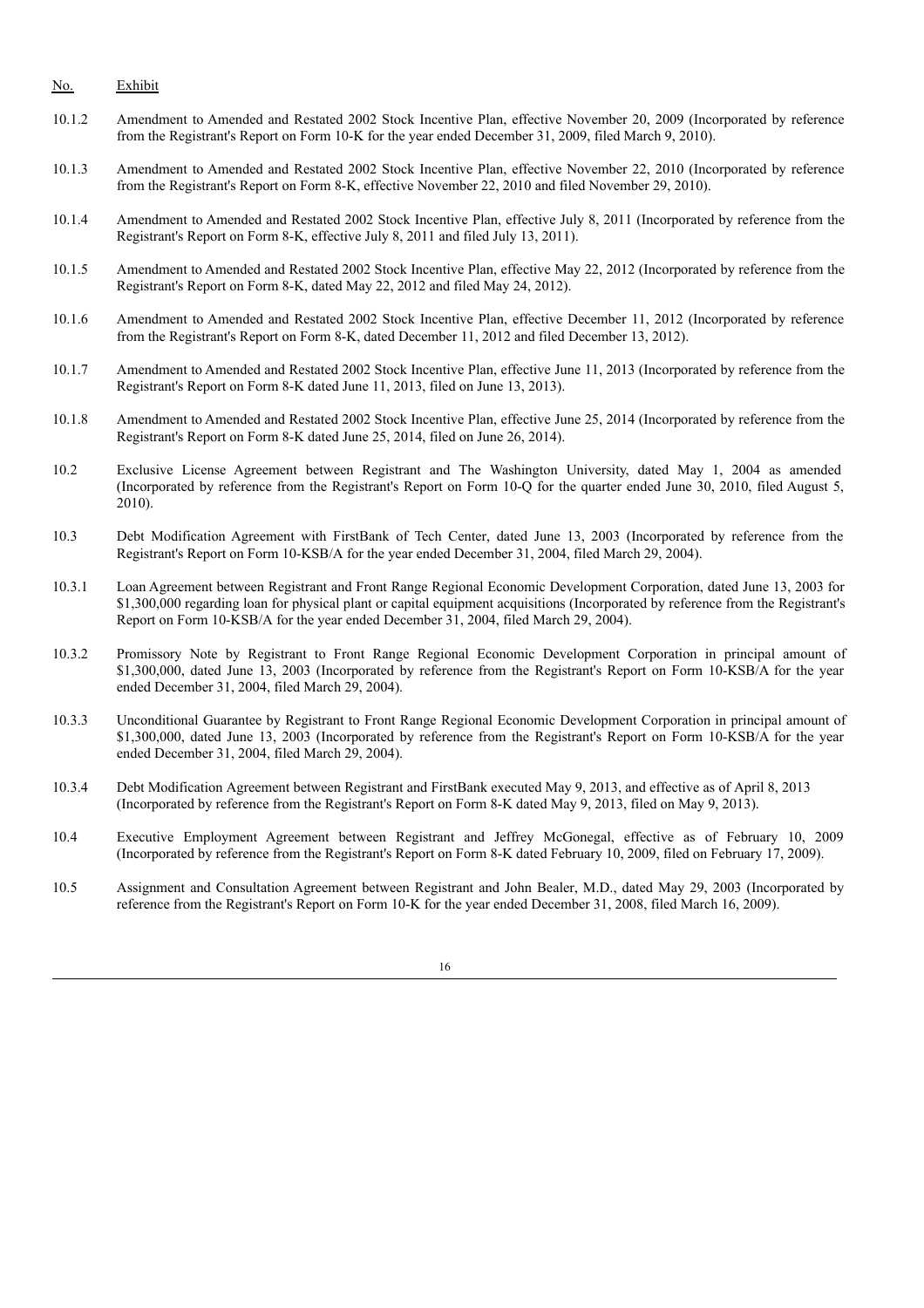- No. Exhibit
- 10.6 Executive Employment Agreement between Registrant and Stephen T. Lundy, effective as of March 24, 2010 (Incorporated by reference from the Registrant's Report on Form 8-K dated March 24, 2010, filed March 26, 2010).
- 10.7 Form of Stock Option Agreement under the 2002 Stock Incentive Plan, as amended and restated and amended (Incorporated by reference from the Registrant's Report on Form 10-K for the year ended December 31, 2009, filed March 9, 2010).
- 10.8 Non-Employee Director Compensation (Incorporated by reference from the Original Filing).
- 10.9 Executive Employment Agreement between Registrant and Donald Hurd, dated May 23, 2012 (Incorporated by reference from the Registrant's Report on Form 8-K, dated May 23, 2012 and filed May 24, 2012).
- 10.9.1 Separation and Release Agreement between the Registrant and Donald Hurd, dated February 23, 2015 (Incorporated by reference from the Registrant's Report on Form 8-K, dated February 11, 2015 and filed February 18, 2015).
- 10.10 Exclusive License Agreement between Ceva Santé Animale S.A. and Registrant, dated July 25, 2012 (Incorporated by reference from the Registrant's Report on Form 8-K, dated July 25, 2012 and filed July 30, 2012).
- 10.11 Purchase Agreement by and between Registrant and Piper Jaffray & Co., dated May 23, 2013 (Incorporated by reference from the Registrant's Report on Form 8-K dated May 30, 2013, filed on May 30, 2013).
- 10.12 Form of Exclusive Distributor Agreement (Incorporated by reference to Exhibit 10.15 to the Registrant's Annual Report on Form 10-K for the year ended December 31, 2013 and filed March 28, 2014).
- 10.13 Underwriting Agreement, dated April 3, 2014 between the Registrant and Canaccord Genuity Inc. (Incorporated by reference to the Registrant's Report on Form 8-K, dated April 3, 2014 and filed on April 3, 2014).
- 14 Registrant's Code of Ethics (Incorporated by reference from the Registrant's Report on Form 10-K for the year ended December 31, 2012, filed March 26, 2013).
- 31.1 Rule 13a-14(a)/15d-14(a) Certification of Chief Executive Officer \*
- 31.2 Rule 13a-14(a)/15d-14(a) Certification of Chief Financial Officer. \*

Filed herewith.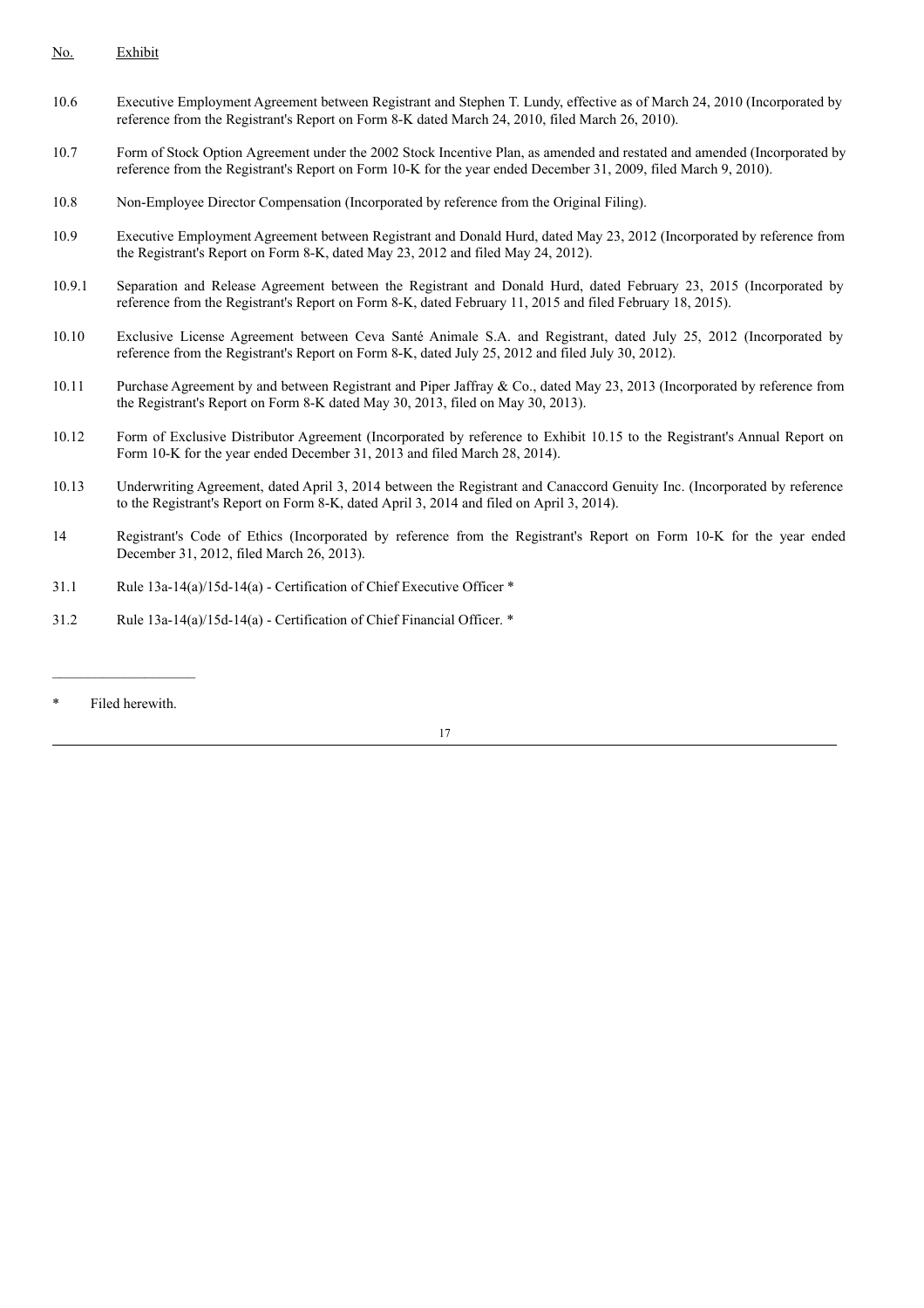#### SIGNATURES

Pursuant to the requirements of Section 13 or 15(d) of the Securities Exchange Act of 1934, the Registrant has duly caused this report on Form 10-K/A to be signed on its behalf on April 24, 2015 by the undersigned thereunto duly authorized.

# **VENAXIS, INC.**

/s/ Stephen T. Lundy Stephen T. Lundy, Chief Executive Officer (principal executive officer)

/s/ Jeffrey G. McGonegal

Jeffrey G. McGonegal, Chief Financial Officer (principal financial officer and principal accounting officer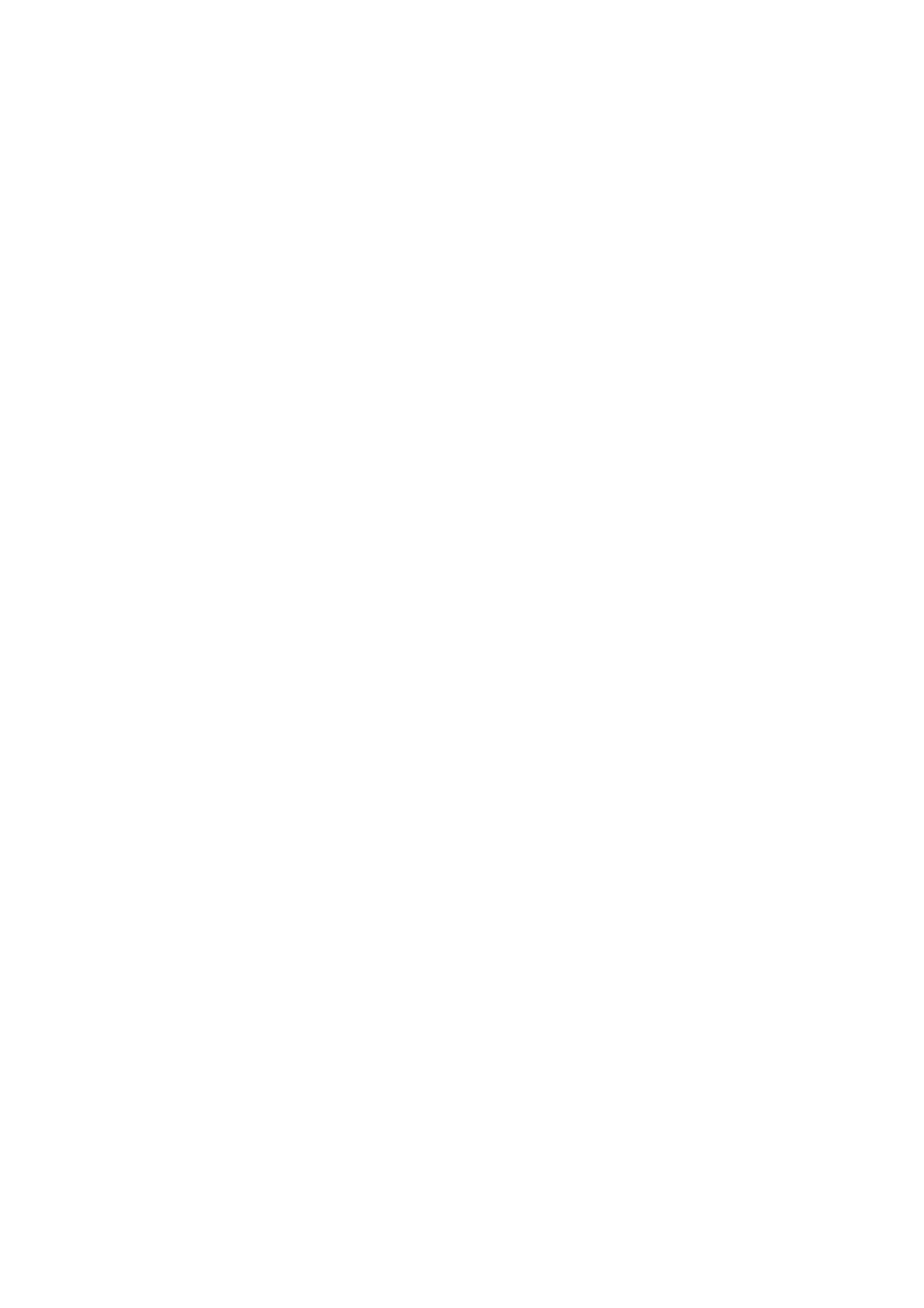## **CERTIFICATIONS**

I, Stephen T. Lundy, certify that:

- (1) I have reviewed this Annual Report on Form 10-K/A of Venaxis, Inc.;
- (2) Based on my knowledge, this report does not contain any untrue statement of a material fact or omit to state a material fact necessary to make the statements made, in light of the circumstances under which such statements were made, not misleading with respect to the period covered by this report;
- (3) The registrant's other certifying officer(s) and I are responsible for establishing and maintaining disclosure controls and procedures (as defined in Exchange Act Rules 13a-15(e) and 15d-15(e)) and have:
	- (a) Designed such disclosure controls and procedures, or caused such disclosure controls and procedures to be designed under our supervision, to ensure that material information relating to the registrant, including its consolidated subsidiaries, is made known to us by others within those entities, particularly during the period in which this report is being prepared; and
	- (b) Evaluated the effectiveness of the registrant's disclosure controls and procedures and presented in this report our conclusions about the effectiveness of the disclosure controls and procedures, as of the end of the period covered by this report based on such evaluation.

By: /s/ Stephen T. Lundy Stephen T. Lundy President and Chief Executive Officer (Principal Executive Officer) April 24, 2015